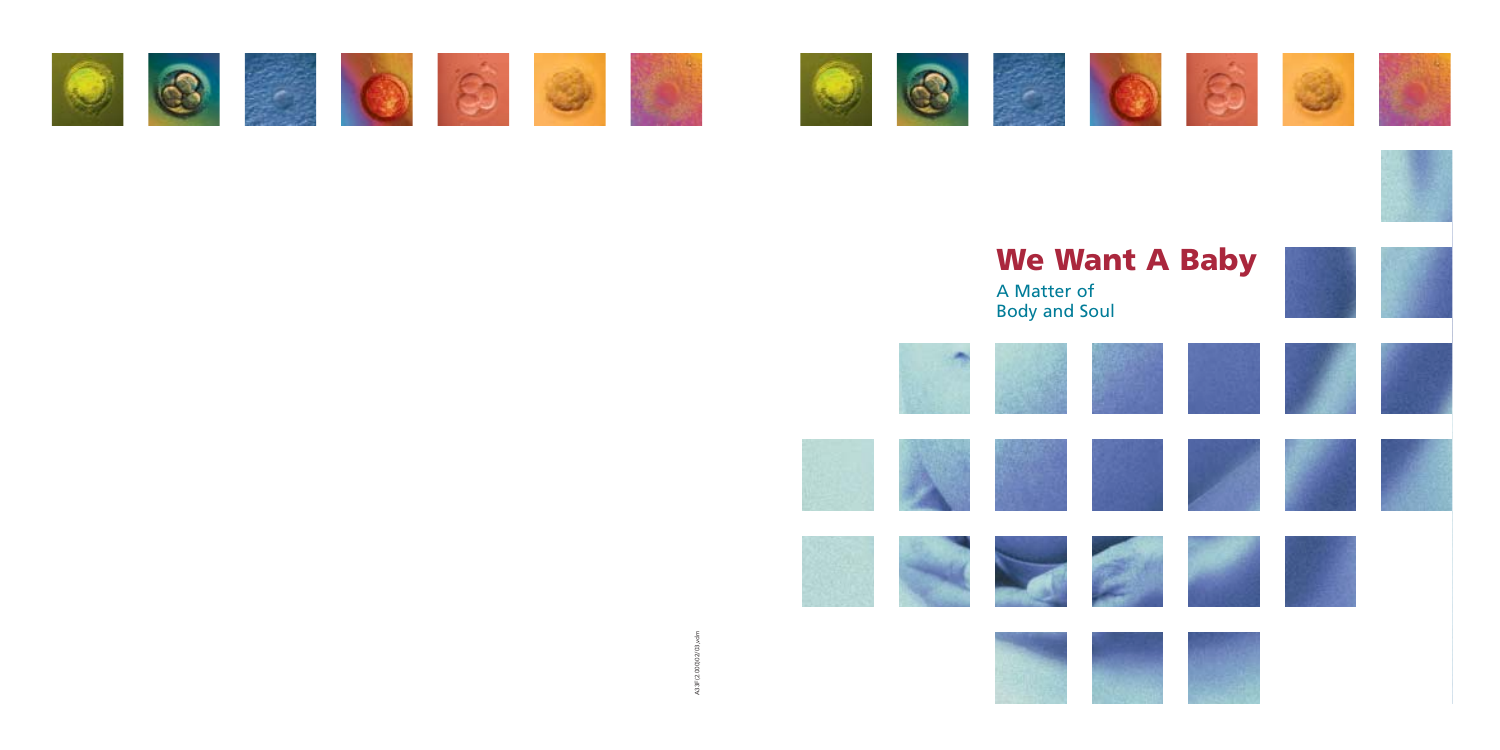

Saying "yes" to a child is a clear expression of profound affection and trust between two human beings. Saying "yes" also means that both of you accept the responsibility of a new human being who is part of you both.

If the desire to have a baby is unfulfilled, this can easily lead to stress on the relationship because a common goal in life appears to be in question. Often enough the subject of infertility has been made a taboo. The problem hangs in space without being discussed. Silence also means bearing the burden alone; a burden that can come from unwanted childlessness. It often goes on for years before the couple bring their problem to their private practitioner, gynaecologist/obstetrician or to a fertility specialist.

So, it's the right step to seek professional guidance at our clinic/practice. We'd like to thank you for the trust you are placing in us by taking this step. You can be sure that our team of physicians, biologists, psychologists, laboratory technicians and assistants will exhaust all possibilities to help you.

At this point we must also say that, despite all of the progress made in medicine, we cannot guarantee a successful outcome for the treatment. A human being is no mere mechanical collection of gears but a complex interaction of body and soul.

This brochure you have in your hand is the start to the treatment. It is important that you be fully informed and educated before you make the decision to go ahead with treatment. We shall be pleased to meet with you personally to advice you further so that all open questions will be answered.

You and your partner must read this brochure so that you both have the same level of understanding. When reading, please note everything that you don't understand on the pages at the end of the brochure that are provided for this purpose. We'll be happy to cover all of it in our discussions.

To make this brochure easier to read, we have used masculine pronouns when referring to doctors, psychologists and other persons. Naturally, our statements also refer to woman. We would like to thank you in advance for your understanding.

Sincerely, Your "We Want A Baby" Team

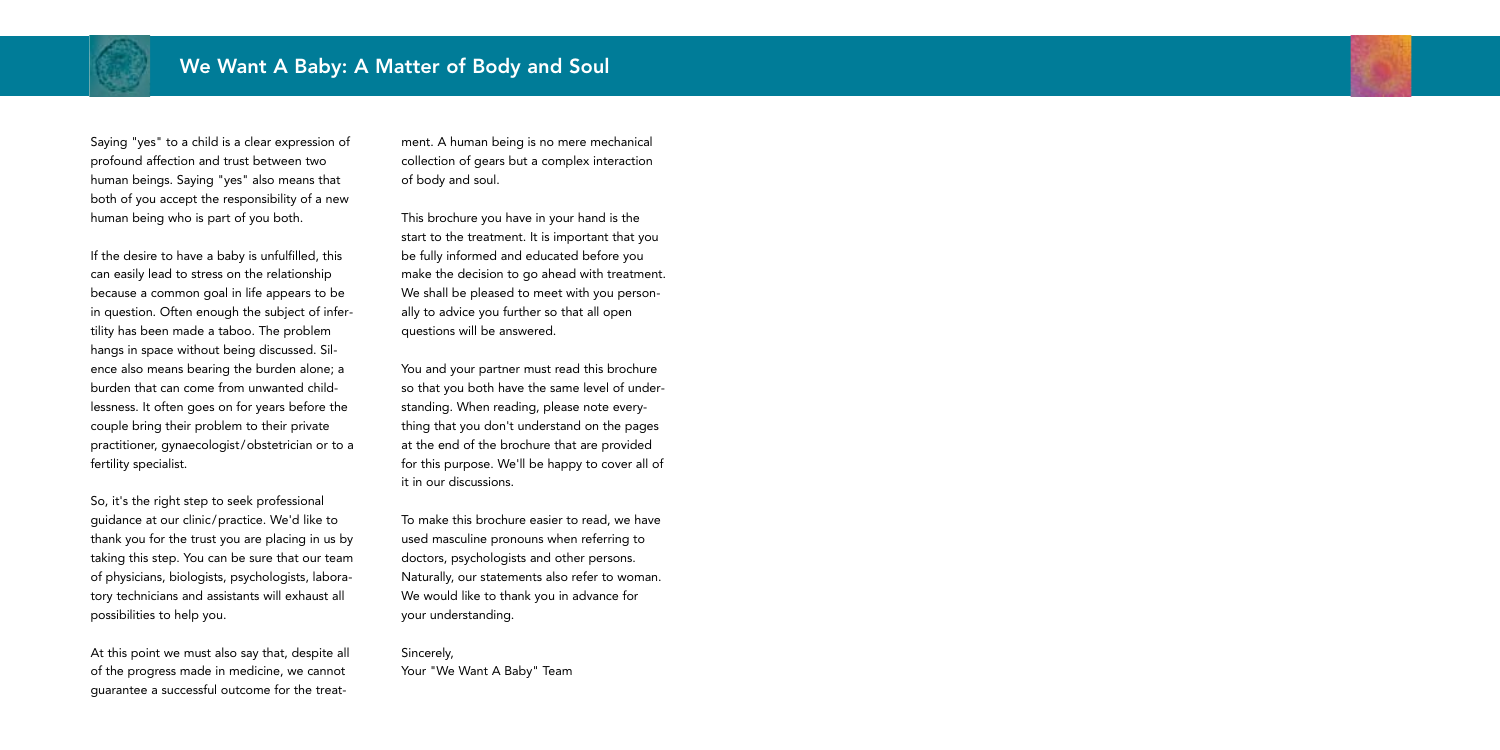## Table of Contents



### Human Reproduction – A Cyclical Process . . . . . . . . . . . . . 3

### We Want A Baby – A Question of Body and Soul

The Female Reproductive Organs The Female Cycle – A Hormonal Regulatory Circuit The Steps to Pregnancy Semen Cell Maturation in the Man

### Unfulfilled Desire for a Baby – Not a Question of Guilt or of Failure . . . . 8

When Do We Start Talking About Infertility? Psychological Causes – Can the Mind Say "No"?

### Physical Causes . . . . . . . . . . . . . . 10

Male Infertility Female Infertility

### Finding the Cause . . . . . . . . . . . . . 13

Consulting Your Doctor Physical Examinations

### Medical Treatment Options . . . . .17

Treatment Paths Hormonal Therapy for the Man Hormonal Therapy for the Woman Artificial Semen Transfer (Intrauterine Insemination – IUI) Fertilisation Outside the Body (IVF  $=$  in vitro Fertilisation)

### The Chances – The Risks . . . . . . . .28

Overview of the Success Rates of Treatment **Options** Over-stimulation Multiple Pregnancies Miscarriage Surgical Complications Psychological Stress

The Costs . . . . . . . . . . . . . . . . . .30

What Do the Health Services Cover? The Provisions in Detail (as of 2002)

The Legal Basics . . . . . . . . . . . . . . 31

Additional Contacts . . . . . . . . . . .32 Information on the Internet Useful Addresses

### The Most Frequently Asked

Questions . . . . . . . . . . . . . . . . . . 33

Technical Terms – Quick Guide . . .35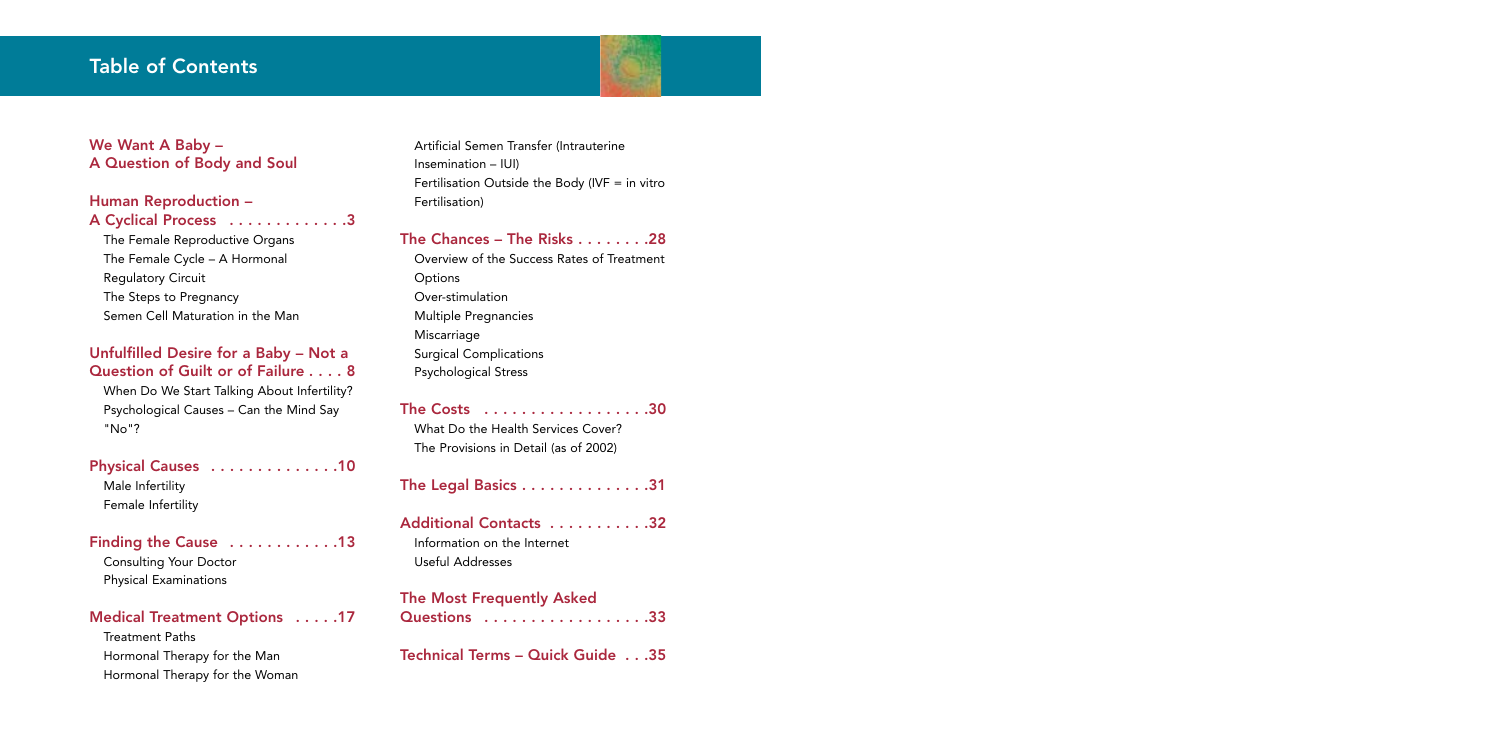



One of the most exciting chapters in nature is human reproduction. Procreation and pregnancy are the product of a brilliant system, in which our soul and our bodily functions must be in complete harmony with each other in a narrow space of time.

In order for reproduction to be possible at all, various processes in the bodies of the man and the woman must be co-ordinated and regulated. The hormones\* play a central role in the process. Hormones are messenger substances that are similar to a postman: they deliver messages and instructions to different recipients. The hormone senders are the glands distributed throughout the body, whose messages trigger certain reactions in the recipient – that is the organs.

\* The explanation of the technical terms marked with an \* can be found in the chapter Technical Terms – Quick Guide on page *35.*

### The Female Cycle – A Hormonal Regulatory Circuit

The female cycle is a periodically recurring process which creates the requirements for reproduction in the female. Initially, maturation of an egg cell capable of being fertilised is in the foreground. Very closely connected with this is the alteration in the uterine mucus membranes\*, which prepares the uterus for receiving a fertilised egg. Hormones act as regulators to ensure that both processes take place in proper sequence. The cycle starts when certain glands in the brain (the sender) send hormones into the blood, and those hormones then cause an egg to mature in the ovaries\* (the recipient) and ovulation\* to occur.

For a better understanding, it must be said that the usual names of the hormones are found only as abbreviations. The actual concepts come from medicine and generally indicate (in Latin or Greek) what the hormone does.

*The brain controls the female cycle with the help of hormones*

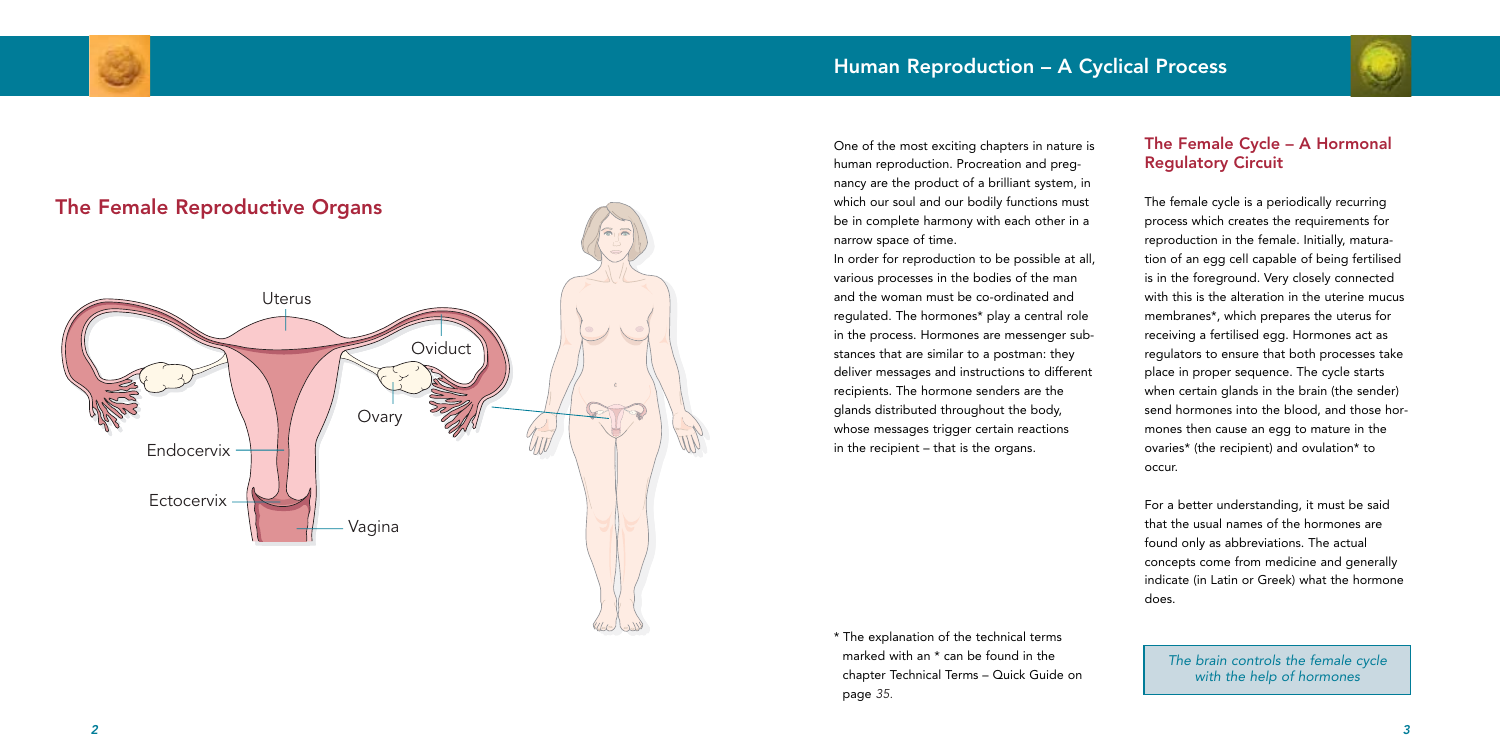

As in all biological rhythms in our bodies, the brain is the supreme control centre in the reproductive processes as well. This is understandable when one realizes that all external and internal stimuli are collected in our brain and processed there. Even control of our emotions and feelings like love, excitement and lust are the brain's work.

 $\mathbb{1}$  In the first half of the cycle, FSH stimulates the growth and development of generally only one follicle\* in one of the ovaries. The egg cell matures in the follicle itself. In addition, the follicle produces the hormone oestrogen\*, which stimulates the growth of the uterine mucus membranes (Fig. 2).

At the very beginning there is the hormone GnRH (gonadotropin releasing hormone\*, also known as releasing hormone). It is secreted in the brain and brings about the release of the fertility hormone FSH (follicle stimulating hormone)\* and LH (luteinizing hormone)\* in another area of the brain. Both hormones act on the ovaries through the blood. Keeping to a specific sequence in releasing the hormones is important because the prerequisites for a successful pregnancy are created only in this controlled system.

### The Steps to Pregnancy

 $\overline{4}$ ) In the course of the first cell divisions, the embryo migrates to the uterus\*. Shortly

 $5)$  The actual implantation in the nutrient-rich mucus membranes of the uterus does not occur until at least the 6th day after fertilisation.

- Once an egg cell is mature and ready, a 2 sudden increase of LH triggers ovulation in a regular cycle around the 14th to the 16th day of the cycle. When this occurs, the follicle bursts and the egg cell is released into the oviduct\* and is ready for fertilisation. The rest of the follicle transforms into the so-called yellow body\* or corpus luteum which also sends out a hormone, progesterone\*. Progesterone prepares the uterus for possible pregnancy.
- $\mathsf{\overline{3}}$  The egg cell wanders through the oviduct towards the uterus and is fertilised in the oviduct. Of all of the semen cells (sperm)\* that make it to this point, only one of them is successful in getting through the protective covering of the egg cell. The father's



**5**

 $\mathbf G$ 

genetic material and the mother's then mix with each other – and a new life is created. This is called an embryo\*.

before it implants there, it must slip out of the egg envelope.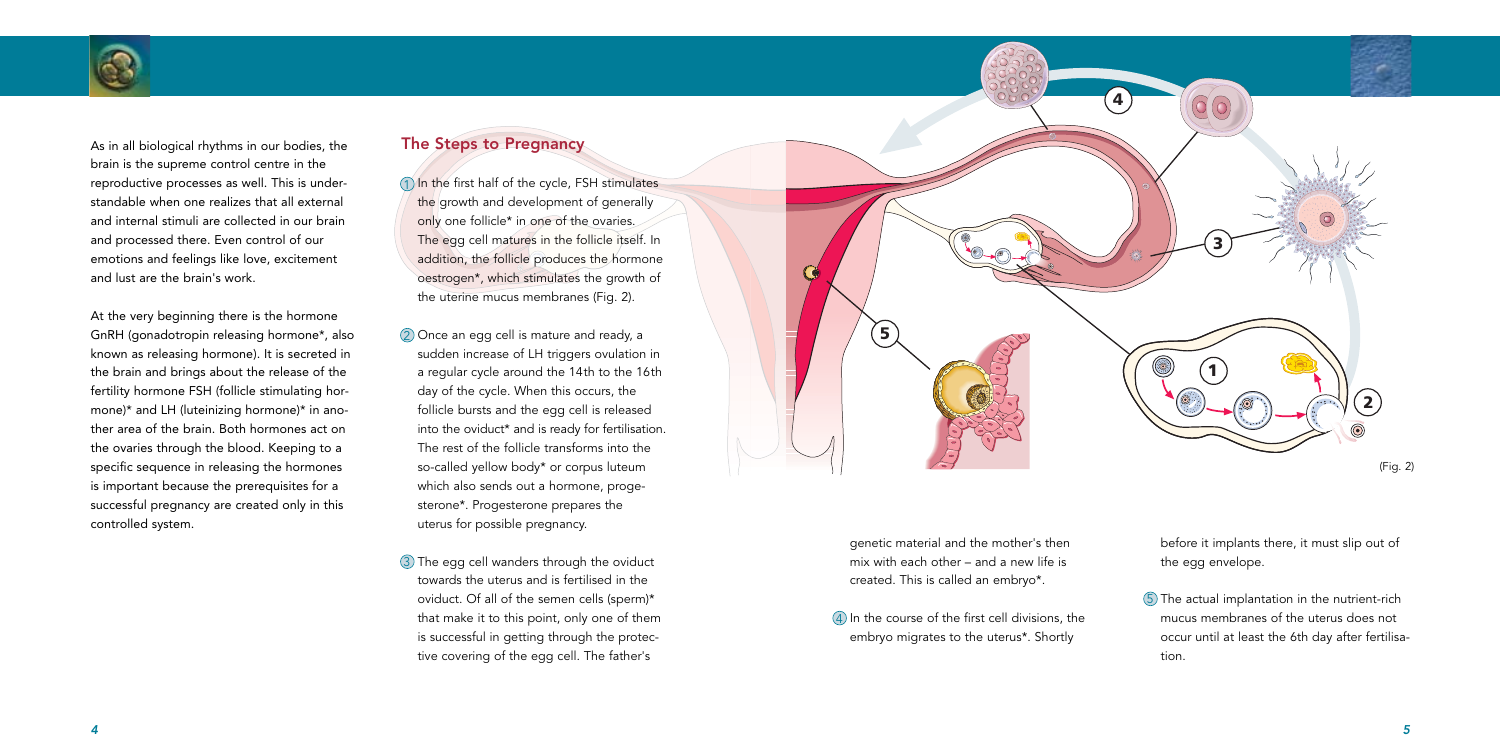The middle portion is a kind of battery for providing the sperm cell with the energy it needs to move. The "motor" is the tail piece of the sperm cell. The sperm is moved forward by a whip-like back and forth movement of the tail. (Fig. 5).

### Semen Cell Maturation in the Male

Just as in the woman, the hormones play a primary role in co-ordinating and regulating procreation in the man. Here too, the supreme controller is the brain, which releases the sex hormones FSH and LH into the blood into the blood in response to the releasing hormone, GnRH. Both hormones regulate the processes in the testicles. FSH, for example, is essentially involved in the formation of sperm cells. The sperm cells develop in their millions each day in the so-called spermatic canal or seminiferous tubules. From there they reach the nearby storage sites (epididymis)\*, where they finally mature (Fig. 3).

With ejaculation and the muscular contractions, the sperm are pressed through the spermatic ducts and the urethra and ejected out.

Each ejaculation contains 300 – 400 million sperm cells. This enormous number is necessary because only a few hundred actually reach the egg cell in the oviduct.

The sperm cell consists of a head, a middle portion and a tail. The paternal genetic material is found in the head of the sperm; upon fertilisation, it is that genetic material that determines whether the child will be a girl or a boy (Fig. 4).







(Fig. 5)



Even the embryo and later the placenta\* release hormones that work primarily to maintain the pregnancy. If there is no fertilisation or if the embryo cannot implant itself, the uterine mucus membranes are expelled as the monthly period. The cycle then begins again.

Although the hormones are well-co-ordinated with each other – like a relay race – a successful pregnancy is not a given. The pregnancy rate per monthly cycle is only 20–30% with regular, unprotected sexual intercourse. There are many reasons for the "low" success rate. For example, the maturation of the egg cell or the interplay of the hormones may be disturbed. Frequently, cell division in the embryo goes awry so that the embryo cannot implant in the mucus membranes of the uterus.

### *Hormones are released by the follicle, the embryo and the placenta*

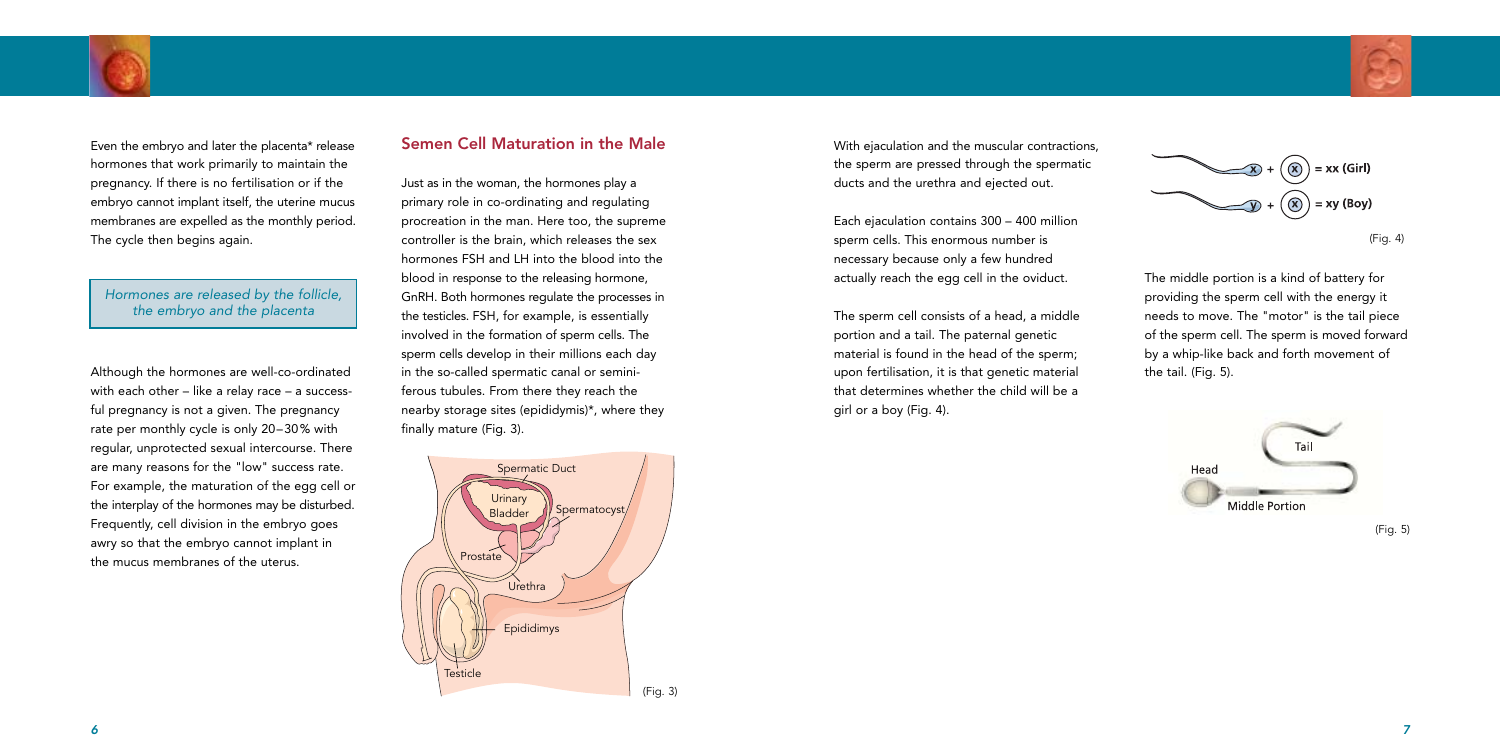

Escape from this vicious cycle of depression and failure in fertility or procreation is only possible when the partners discuss matters or seek the help of a physician or a psychologist. When doing this, the goal is to become more familiar with, to understand and to learn to respect the attitude and feelings of your partner. If the willingness is there, all anxieties and sensitivities that are gnawing at the soul should be addressed without associating it with an indictment of the other. Many couples report that their sexual relations changed once they began intensively trying to achieve pregnancy. Often the lust becomes frustration.

In order to be able to discuss your mutual and individual attitude regarding the problem of childlessness on a more objective level, answering several questions may clarify your hopes and expectations regarding a baby :

- 1. Why do we actually want a baby at this time?
- 2. What does a baby mean to our relationship?
- 3. What has changed in our relationship, since it hasn't "worked"?
- 4. How do we experience our sexuality?
- 5. What would life be like for us without a baby?
- 6. How do we feel about adoption?

### Psychological Causes – Can the Mind Say "No"?

The discussion of questions that concern the world of the emotions is a quite normal part of the conversation with your doctor. In addition, a psychologist is available at our clinic/ practice to work with you to understand what's going on inside.

In addition, you can contact the "Wunschkind e. V." association (address on page 32) which will also be pleased to provide you with assistance.



An unfulfilled wish for a child is by no means only a woman's issue. Today, medicine is aware that in 30–40% of the cases the causes are equally distributed between the man and the woman. In about 15–30% of couples the problem is in both partners. In only 5-10% of couples can no organic cause can be found. So, as a rule, infertility concerns both partners. In this respect it is understandable that the decision to seek treatment must be made mutually.

### When Do We Start Talking About Infertility?

Medical doctors refer to infertility (sterility)\* when over a one year period of regular sexual intercourse no pregnancy occurs. In the majority of cases, there is no complete sterility but only a malfunction that can possibly be treated by a physician.

When no physical causes can be found for childlessness, a psychological stress reaction is often sought as the underlying cause. Although there is no scientific evidence for this, in very extreme situations psychological stress can be so overwhelming that the body "refuses" pregnancy. The experience of not becoming pregnant, although everything possible has been done, very often results in frustration.

Even a feeling of failure and self-recriminations begin. In addition, the infertility is often, in ignorance, blamed on the woman, who then feels abandoned to her personal "guilt". This negative attitude and the increasing pressure of expectations pave the way for permanent stress and inner turmoil.

The unfulfilled wish for children and the fruitless relentlessness of waiting can also leave its mark on the man. The pressure that despite all intent no baby is produced can also result in feelings of self-doubt. The occurrence of recurring questions and thoughts, which become a vicious circle, must be understood to be a normal reaction in this situation.

*The causes of infertility are distributed equally between the man and the woman.*

> *Discussing a problem with others often helps in finding the solution*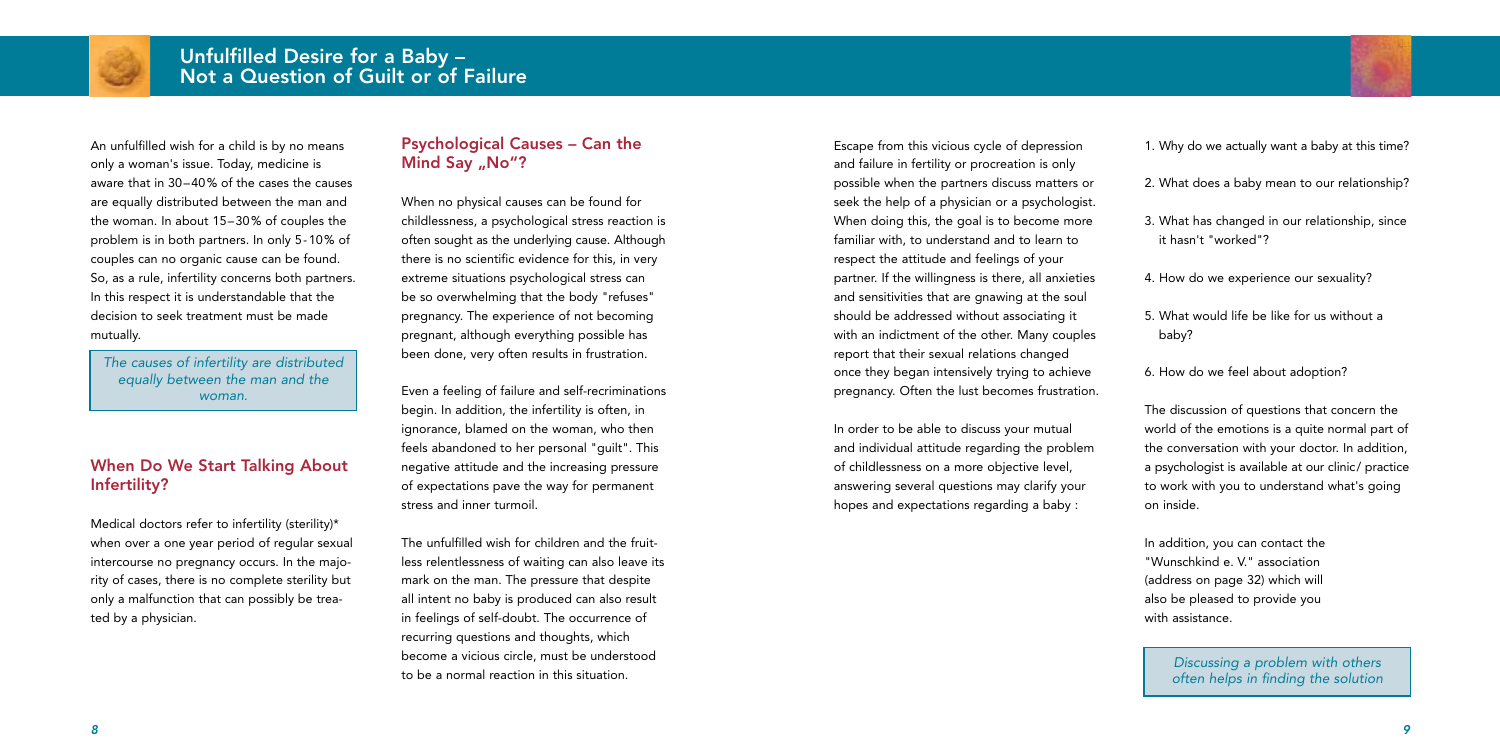In the majority of cases, infertility doesn't have a hereditary cause, but an acquired one. While in 1970, for example, approximately 90% of men and women were under 30 years old when their first child was born, today more than a quarter of the couples are over 30 years old. Already as of 30 and even more so after 35 and 40, fertility in the woman declines and approximately as of 40 semen production and quality gradually diminish in the man.

- $\bullet$  mumps infection in childhood
- varicose veins in the testicles
- undescended testicles
- hormonal disorders

### Male Infertility

The most frequent fertility problem in men is deficient production of normal and mobile sperm.

There can be many reasons for this condition:

• diabetes

- **•** tumour surgery
- **•** genetic disorders
- **•** stress
- infections
- **•** environmental pollution
- $\bullet$  heavy nicotine and / or alcohol use

Very often, however, the causes cannot be clearly determined.

Another, albeit rare cause, is in impaired sperm transport. In this case, sufficient sperm is produced, but they cannot reach the woman's body because the sperm ducts are blocked. In the majority of cases, the cause is underdeveloped or obstructed ducts in the epididimys or prior sterilisation\*.





*In men, the cause of infertility is frequently low numbers of sperm or poor sperm quality*

### Female Infertility

### *Disorders of Egg Maturation*

Disorders of egg cell maturation are a common cause of infertility in the woman. The cause of the disorder is generally a hormonal dysfunction in the ovaries. If there is a hormonal imbalance, not only egg cell maturation but also even ovulation or formation of the yellow body can be adversely affected.

### *Infertility Due to Disorders of the Oviduct*

The oviducts are the "conveyor belts" for the sperm cells to the egg and for the fertilised egg to the uterus. If the oviducts are obstructed or otherwise closed, transport of the egg can be made difficult or event impossible.

Total blockage of the oviduct can be caused by inflammation, previous tubal pregnancies\*, operations or by spontaneous proliferation of uterine tissue outside of the uterus (endometriosis)\*.

### *Endometriosis*

Endometriosis means proliferation of uterine mucosal tissue outside of the uterus. These growths can affect not only the urinary bladder, intestine and abdomen but also the reproductive organs such as the oviducts and the ovaries so that conception becomes difficult. The cause of endometriosis is generally unknown.

### *Alterations in the Uterus and the Cervix*

The cervix is the narrowest point, similar to a bottle neck, through which the sperm must pass on the way to the egg cell. Scarring (operations), blockages or inflammation can prevent reproduction. Even muscle nodes (myomas)\* in the uterus are frequent causes of long infertility or miscarriages.

*Hormonal imbalance can impair egg cell maturation*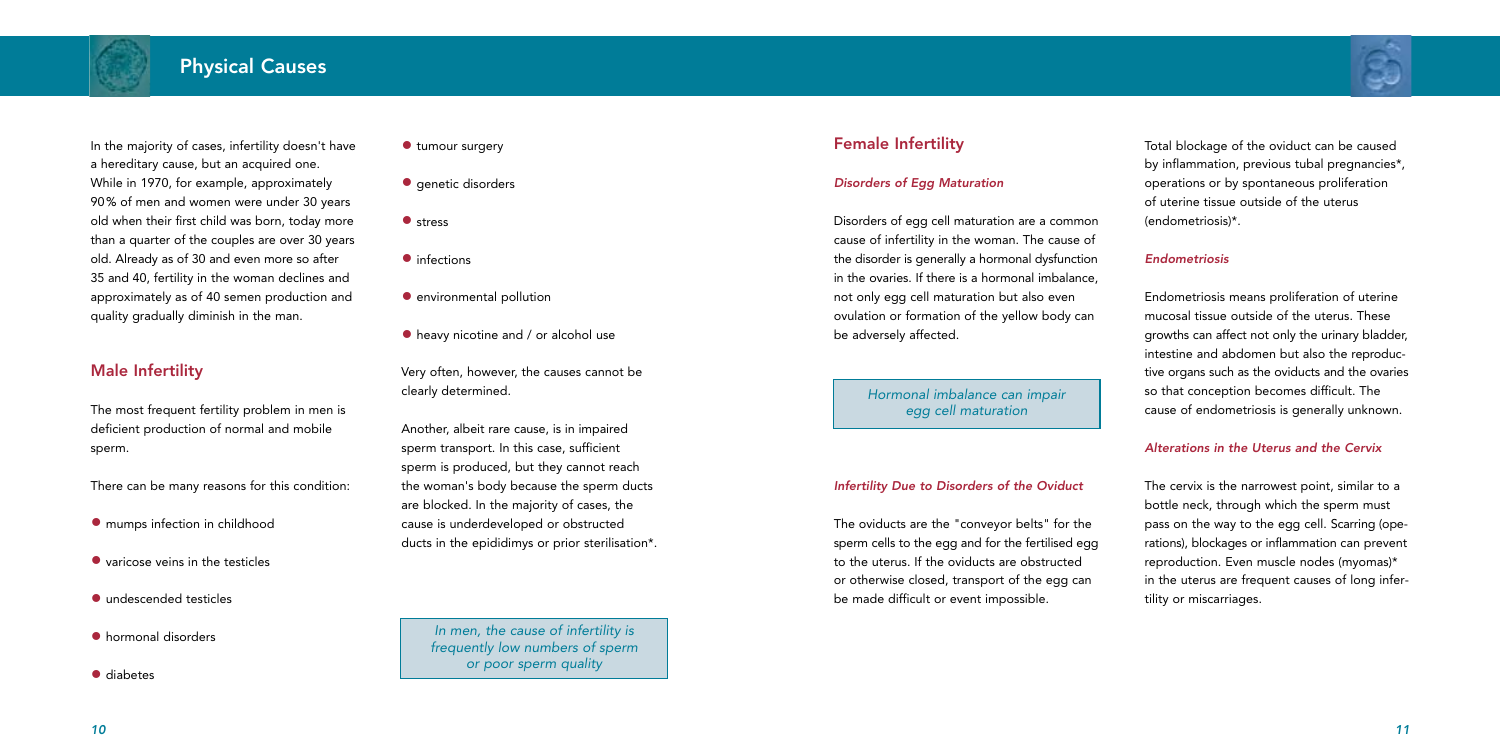### *Malformations of the Ovaries, Oviducts or the Uterus*

In very rare cases – as a rule congenital – malformations in the reproductive organs are the cause of failure to conceive.

### *Polycystic Ovary (PCO)*

Infertility in the woman can frequently be triggered by the occurrence of numerous small cysts (fluid-filled bubbles) in the





### Consulting Your Doctor

Before deciding which treatment course is to be taken, the causes of the infertility must first be investigated using medical techniques. In our clinic/practice an in-depth discussion is always the start of the diagnosis. At that opportunity, we attempt to form an idea of the background of the inability to produce a child.

Important key questions include:

- How long have you wanted to have a baby?
- Have you ever before been under a doctor's care?
- Do you have your own explanation for your inability to have a child?
- How are you dealing with your infertility?
- How has your life changed since infertility (your relationship, your job, your self-esteem)?

• How do you feel about the alternatives (adoption, foster child)?

It is frequently necessary to ask questions concerning the couple's intimate relations. We understand very well that it is unusual or embarrassing when you have to talk about your sexual practices. This information does help us, though, if we want to discover the cause of the infertility. Please always accept that we will treat your statements confidentially.

It is important to us that you ask questions that are important to you. If you feel you have not understood something, we want you to ask again. Moreover, we recommend that, before the first discussion, you put together a list of questions that concern you most. Furthermore, it is very helpful if you bring along all results of any previous examinations and, if applicable, surgical reports.



*The background of the inability to produce a child is the starting point of the diagnosis*

ovaries (polycystic ovary)\*. This disorder is frequently associated with elevated levels of male hormones.

### *Disorders of the Immune System*

Also very rarely, a perturbation of the immune response is the cause of infertility in the woman. In this disorder, one's own immune system recognises the egg cell or the semen cells as foreign bodies and combats them as if they were "trespassers".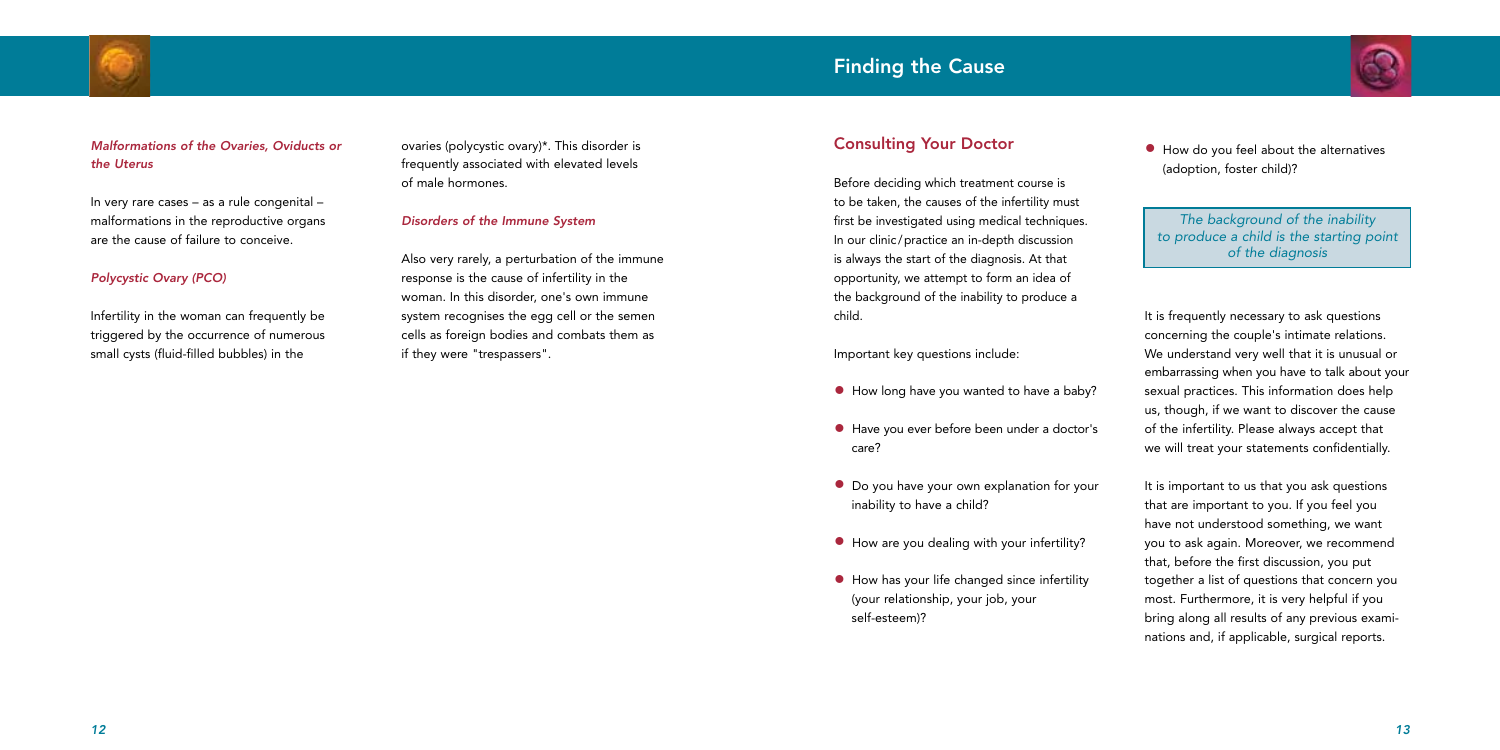### *Examination of the Oviducts*

If there is suspicion of injury to the oviducts, imaging or surgical examination methods may be used. In the imaging methods, the function and condition of the uterine cavity and the oviducts will be determined using x-ray pictures or ultrasound. Contrast media must be used in both methods to assure that the images are very clear. (Fig. 6)

The examinations are done without using anaesthesia and on an outpatient\* basis. Performance of laparoscopy is preferred for better interpretation.



An oviduct filled with contrast medium.

(Fig. 6)



### Physical Examinations

Diagnosing a fertility disorder requires a special, methodical procedure that takes time. Since very frequently both partners are affected, both the man and the woman are examined.

#### *Examination Methods in the Man*

### *Examination by Palpation and Ultrasound Examination*

If the man has consulted a urologist or an andrologist, the first step is to perform a tactile examination. This involves examination for signs in the testicles and in the epididimys. The prostate\* is palpated via the rectum. Frequently, to assure nothing is missed, the testicles and prostate are examined using ultrasound.

#### *Semen Examination*

Male reproductive capacity can be determined by microscopic examination of the semen. Semen cells obtained by masturbation are



#### *Examination Methods in the Woman*

#### *Examination by Palpation*

In the gynaecological examination, an examination by palpation will initially determine whether there are any signs in the sex organs or other physical changes that may be the cause of the infertility.

#### *Ultrasound Examination*

In the next step, the reproductive organs will be more closely examined using an ultrasound device. This painless and safe examination is done via the vagina, since the physician can approach the ovaries, the oviducts and the uterus more closely by this route.

#### *Determination of Hormone Levels*

In order to exclude a disorder of egg cell maturation, the levels of various hormones in the blood will be tested on certain days in the monthly cycle. This primarily includes the following hormones at the start of the cycle: oestrogen, LH, FSH, androgens\*, prolactin, TSH (a hormone produced by the thyroid gland)\*. In the second half of the cycle, progesterone and oestrogen values may be measured.

examined under the microscope for normal shape and good motility. Since the sperm quality can vary quite a bit, the examination will be repeated at least twice in the space of one month.

Rarely, a tissue sample is required from the testicles in order to determine if there is a problem in sperm cell production.

#### *Determination of Hormone Levels*

Drastically low sperm production can be caused by a disturbance of the hormonal balance. Using a determination of hormone levels in the blood, such a disorder can be excluded. Hormonal disorders in the man are substantially rarer than in the woman.

#### *Genetic Testing*

Another possible examination in the case of excessively low sperm count is testing for a genetic cause. This can be done by using a simple blood test that is done in a laboratory.

### *In infertility, both partners are always examined*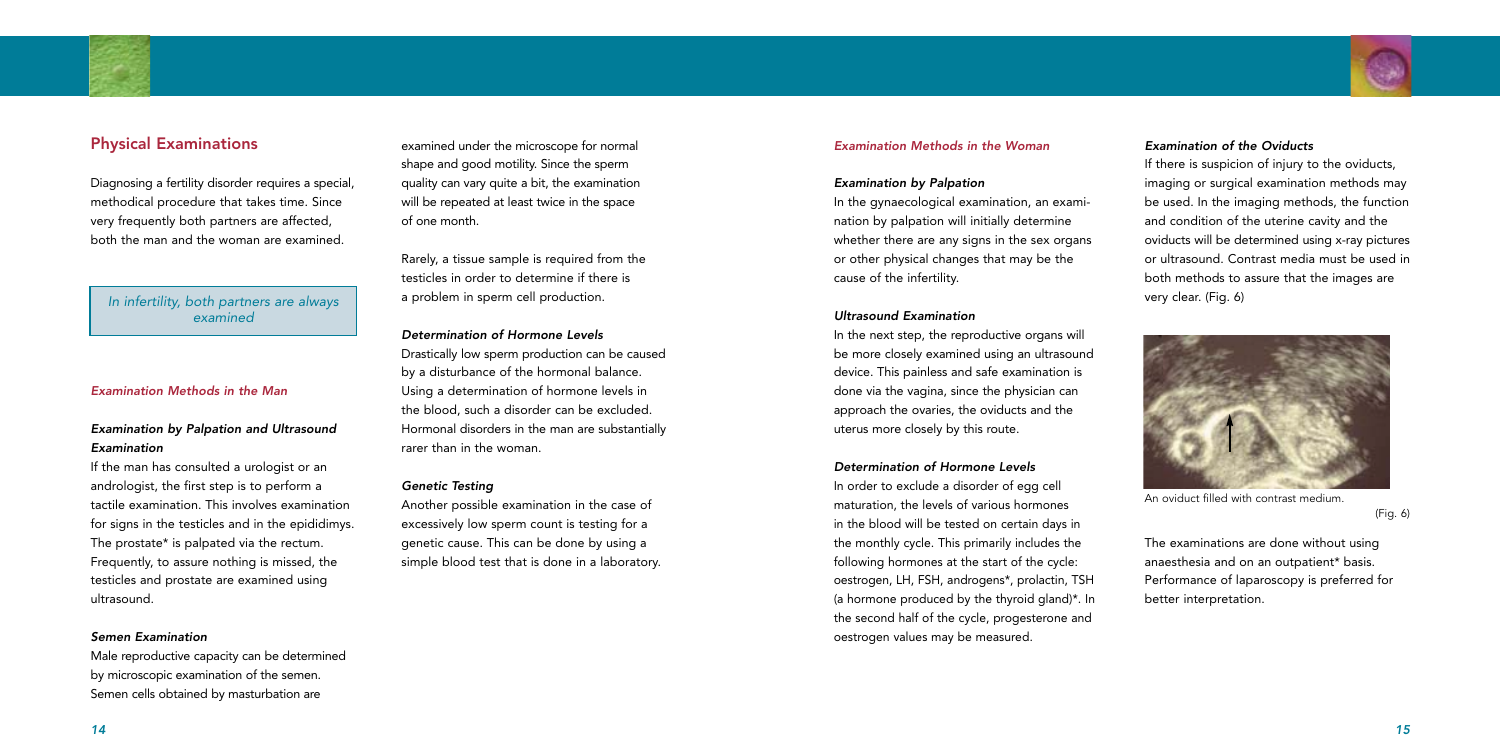



#### *Laparoscopy*

Laparoscopy is performed under anaesthesia. Initially, a tubelike instrument (laparoscope) is introduced into the abdomen through a very small incision made just under the belly button. This instrument is connected by a camera to a monitor so that a very precise image can be made of the reproductive organs. Using the laparoscope, if required, cysts, growths or sites of endometriosis can be surgically removed. Possible complications associated with this procedure are very rare. Primarily, they involve injury to internal organs or infection. Also rare are problems that can occur in conjunction

with the anaesthesia. If we have to perform this procedure on you, we will explain to you the possible risks in great detail.

#### *Hysteroscopy*

To determine malformations, interfering muscle nodes (myomas) or mucosal changes in the uterine cavity, a very fine probe will be introduced through the vagina into the uterus. Using this method, the physician can very closely examine the uterine cavity and the outlets of the oviducts using a camera that is connected to the probe or, if necessary, even perform surgery.

As helpful as today's treatment of infertility is, it requires a lot of time and some patience and perseverance. Above all, the emotional ups and downs between anxiety and hope can be very stressful. Along with every hope you must also be willing to accept the fact that the therapy may not work.

In order to lessen the disappointment, you should both give some thought to alternatives in life planning (adoption, for example). For instance, adoption or taking on a foster child may be a possibility for becoming parents. If the desire to give a child love and care is paramount, the thought quickly perishes that the adoptive child is genetically unrelated. Even biological parents become real parents only when they care for their child and give it a great deal of attention.

Before you decide in favour of treatment, you should feel that you have been well-informed and educated. Along with the physician consultation, we feel it is recommendable that you contact a self-help group, for example, before deciding on treatment. They will be able to provide you not only with information but also support for possible concerns and fears.

### Treatment Opportunities

Medical treatment of infertility can go in very different directions, depending on the cause and requirements.

### *Prior to treatment there is always intense education*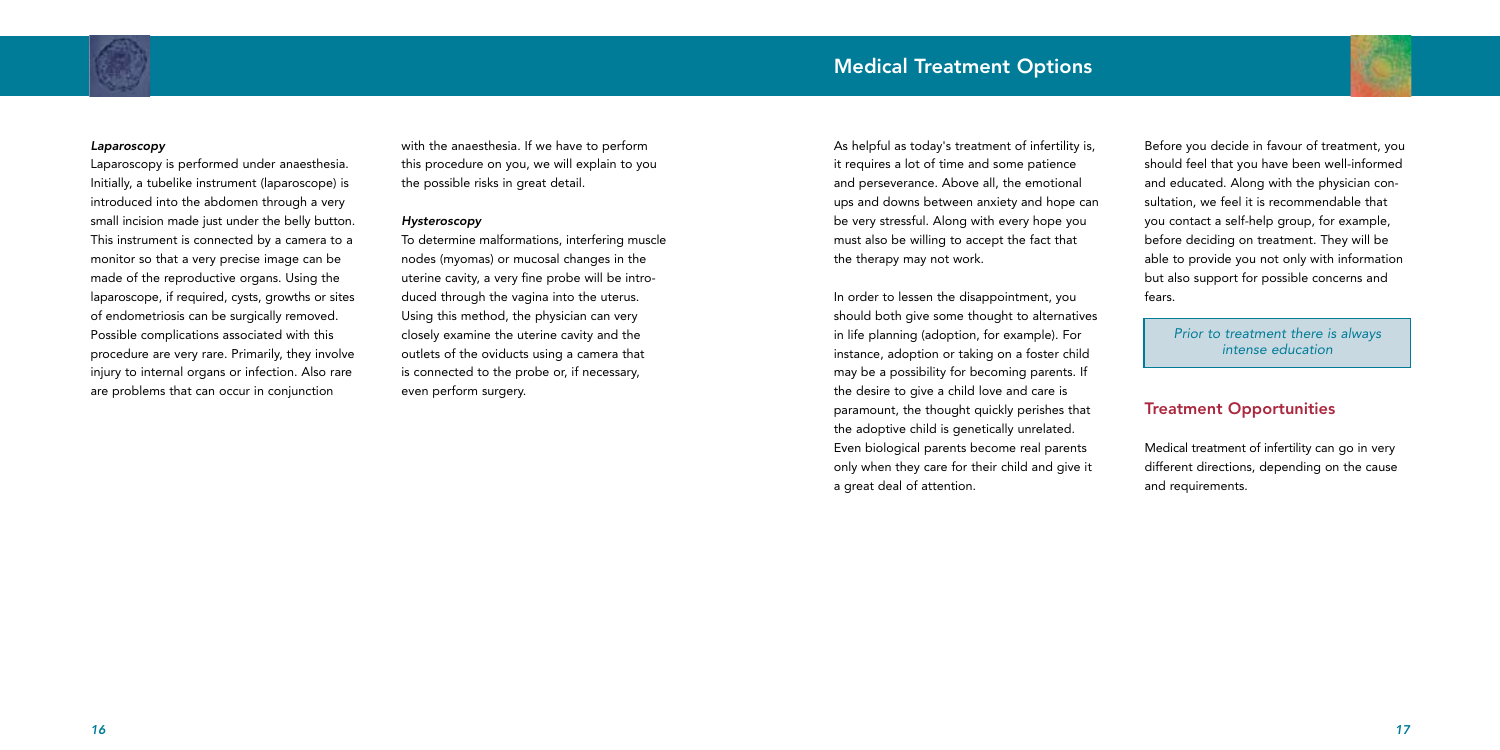The goal of hormone therapy is stimulation of egg cell maturation or ovulation. By concomitant intensive medical monitoring, the optimal point in time for sexual intercourse (as close as possible to ovulation) can be determined, at which ovulation will most probably occur.

### Artificial Semen Transfer (Intrauterine Insemination –  $|U|$ )\*

This procedure is particularly appropriate when insufficient or mainly poorly motile semen cells are present. In this case, egg cell maturation is first promoted by administering fertility hormones. The semen is collected by masturbation and qualitatively processed in the laboratory. With the aid of a flexible thin plastic tube, the semen is then introduced into the uterine cavity, as close as possible to the egg (Fig. 7).

The advantage of this method is that very many semen cells are able to approach very closely to the egg cell. Another, method – though rarely practised today – is introducing the semen directly at the mouth of the uterus by using a plastic cap.

### Fertilisation Outside of the Body (IVF = in vitro fertilisation)

Fertilisation outside of the body can be achieved using different procedures. Basically, it is begun by stimulating egg cell maturation by administering fertility hormones. The difference from conventional stimulation is that by administering hormones, several egg cells can be

*The goal of hormone therapy is stimulation of egg cell maturation*



(Fig. 7)

### Hormonal Therapy for the Man

Fertility can be affected by hormonal disorders in the man as well. It is, however, only rarely possible to eliminate these by hormone therapy. For example, diminished functioning of the testicles that is triggered by a deficiency of LH and FSH, can be treated externally by administration of hormones. Several other disorders of hormonal balance that impair reproductive capacity cannot be treated using medicines.

### Hormonal Therapy for the Woman

If the cause of the inability to conceive lies in a hormonal disorder in the woman (for example, malfunction of the thyroid gland or oversecretion of male hormones), medicines with specific modes of action can be used. If, despite normal levels of hormones, the function of the ovaries is inadequate, clomiphene tablets or injections of FSH (egg cell maturation hormone) and, if appropriate, LH (ovulation hormone) can stimulate the natural cycle.



| <b>Overview of our Assistance</b>                                                                                  |                                                                                                                                    |  |
|--------------------------------------------------------------------------------------------------------------------|------------------------------------------------------------------------------------------------------------------------------------|--|
| <b>Which Method?</b>                                                                                               | For which Disorder?                                                                                                                |  |
| Hormone therapy with<br>medication                                                                                 | • Hormonal imbalance<br>· Disorder of egg cell<br>maturation or ovulation<br>Disorder of hormonal<br>testicular function           |  |
| Artificial Semen Transfer<br>(Intrauterine Insemina-<br>$tion - IUI)$                                              | Marginal semen quality<br>· Immune reaction<br>against semen cells<br>· Disorder of the cervix                                     |  |
| Fertilisation outside of<br>the body (IVF $=$ in vitro<br>fertilisation)                                           | · Functional disorder of<br>the oviducts<br>• Marginal semen quality<br>· Endometriosis<br>Infertility of undeter-<br>mined origin |  |
| Injection of a semen cell<br>into an egg cell (ICSI)*<br>and subsequent transfer<br>of the embryo to the<br>uterus | Very questionable<br>semen quality                                                                                                 |  |
| Surgical collection of<br>sperm from the testicles<br>or the epididimys<br>(TESE / MESA)*                          | Functional disorder of<br>the sperm ducts or the<br>testicles<br>No semen cells in the<br>ejaculate                                |  |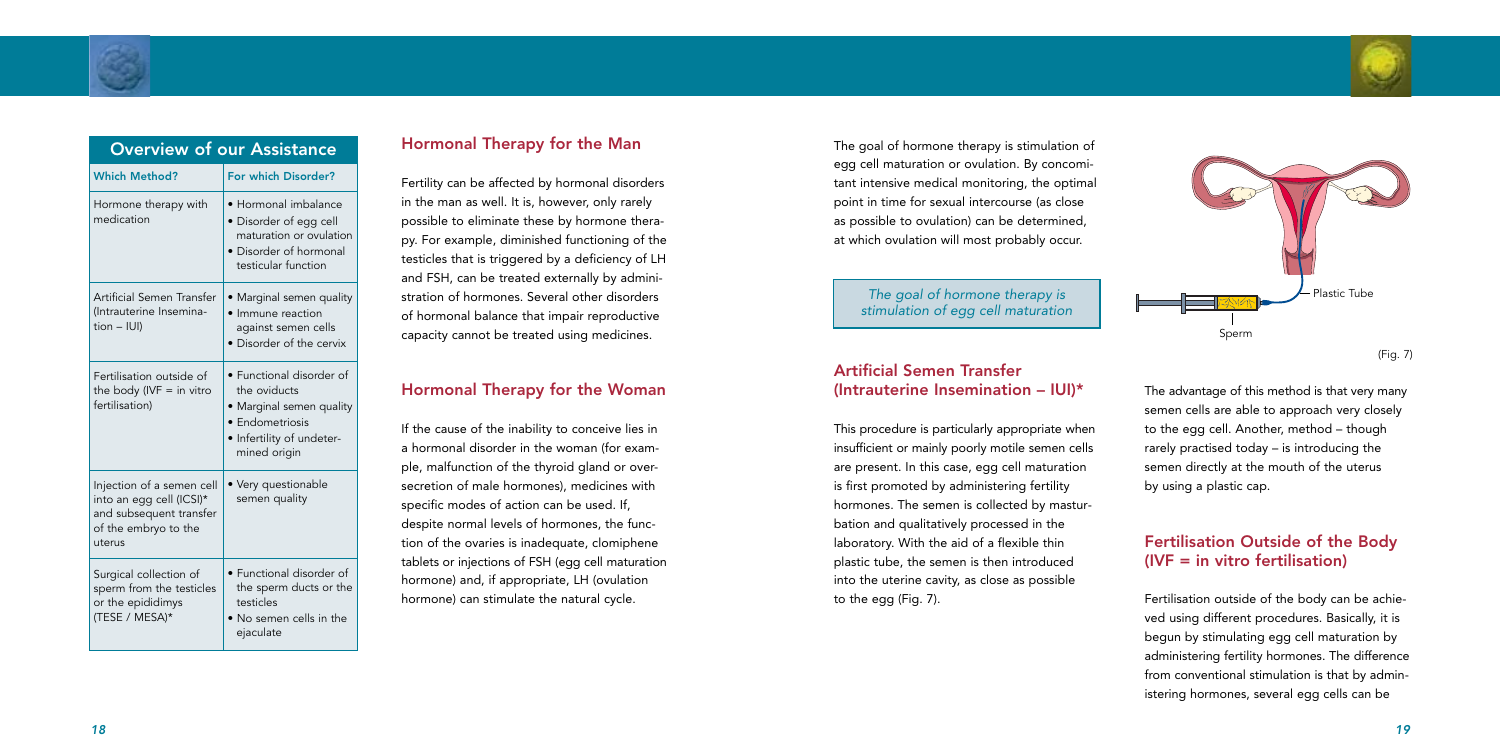

matured and harvested so that they can be fertilised outside of the body (Fig. 8). In order to be able to collect as many mature egg cells as possible, the hormonal stimulation must be appropriately adapted.

- The first prerequisite for medical treatment is that the inability to conceive cannot be eliminated by any other method.
- As a rule, only egg and semen cells from the married couple are used.
- The law requires for both partners an HIV test (blood test to exclude HIV infection)\*.
- **•** Testing for infectious hepatitis.
- The partners must, as a rule, be married.

After fertilisation, the embryos (maximum of three) are inserted into the uterus. As a rule, in women under 35, a maximum of two embryos are inserted.

#### *What Prerequisites Exist for IVF Treatment?*

- The most important requirement for the man is the evidence that sperm are being produced that are of a particular quality.
- **•** In certain treatment methods, a family history analysis and/or genetic testing is recommended.

### *Special Requirements for the Man*

When this is done, the stimulation phase is more easily controlled. The medications administered in this phase (GnRH antagonists)\* act on the part of the brain that releases fertility hormones.

- **•** If at all possible, the woman must be less than 40 years old.
- **•** Because measles during pregnancy can harm the child, protection against measles is required.
- At least one oviduct and the uterus must be functional.

### *The Stimulation Phase*

Nowadays, GnRH antagonists are available for suppression of the body's own hormonal production. GnRH antagonists have the advantage that they are not used until the stimulation phase. The total treatment time is thus shortened, and the occurrence of any hormonal withdrawal phenomena is eliminated.

Stimulation of the ovaries aims at bringing several egg cells to maturity at the same time. This is necessary because not every egg cell is fertilised and not every embryo implants in the uterus.

Hormonal stimulation is very closely monitored by ultrasound examinations and testing of hormone levels in the blood. This regular monitoring serves to observe the number and size of the follicles and the thickness of the uterine mucus membranes. Only in this way can the most favourable time for triggering ovulation and egg cell harvest be determined.

#### *Special Requirements for the Woman*

Other conditions for artificial fertilisation are set forth in the Embryo Protection Law (see page 31).

IVF treatment can be divided into different treatment phases:

### *The Preparation Phase*

The first step in treatment is used to optimally prepare the body for hormonal stimulation. As a rule, the woman's cycle is initially adjusted so that the time point of ovulation and harvesting of the egg cell can be well controlled externally. This is achieved by administration of medications that suppress the body's own production of the fertility hormones (known as down-regulation)\*.

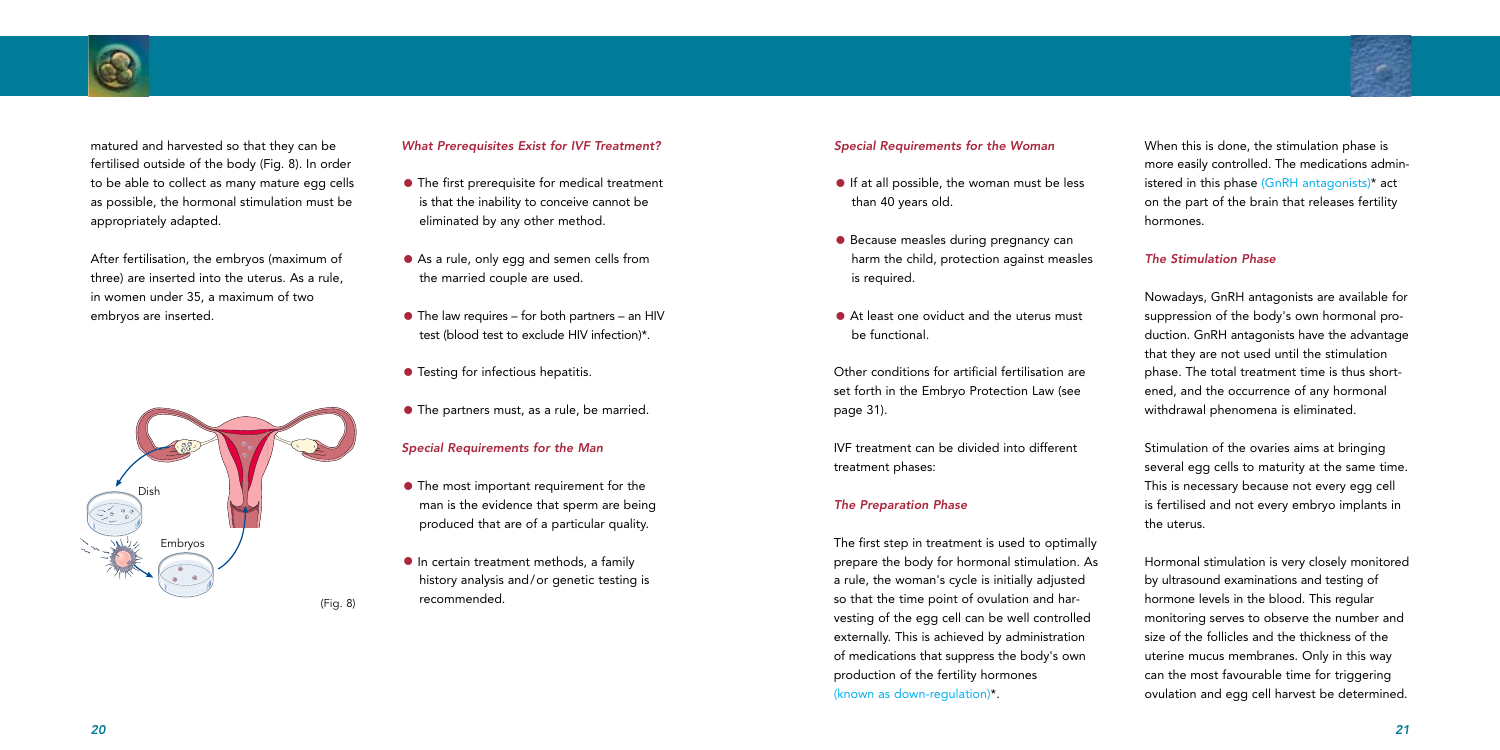### *Ovulation and Harvesting Egg Cells*

If the egg cells are ripe and matured in the follicles, the fertility hormones are suspended. Using the hormone hCG (human chorionic gonadotropin) the egg is now prepared for ovulation. HCG can take over the role of LH in the natural cycle. After approximately 36 hours, the eggs are harvested (follicular puncture) from the follicles shortly before ovulation using a long needle (Fig. 9).

HCG (chorionic gonadotropin) is extracted either from the urine of pregnant women or it can now be produced purely by bioengineering methods.

Early extraction is necessary because the egg cell, after ovulation, will disappear in the oviduct and be lost. The ultrasound-controlled procedure is done via the vagina. To make this a bit easier, you will be given a pain killer or sedative or even anaesthesia. After the extraction is completed, you may experience slight pain and minor bleeding.

In rare cases, harvesting the egg cells must be done by laparoscopy.

### *Fertilisation*

On that same day, fresh semen will be required from your partner for fertilisation. Masturbation is not always possible immediately and "on demand". It is therefore important to address the "problem" of collecting semen so that we can find a prompt solution at our centre. The seminal fluid is processed in the laboratory so that the fertilisation capability of the sperm contained in it is optimal. Now the egg and the semen cells are combined in a nutrient liquid and cultured in an incubator for



Furthermore, monitoring can reduce the risk of massive over-stimulation.

Various medications that correspond to the natural regulatory cycles of the hormones can be used for stimulating egg cell maturation. Generally, fertility hormones that are obtained in a variety of ways are given.

Other medications (clomiphene tablets) stimulate the brain to secrete more of the fertility hormones.

HMG (human menopause gonadotropin)\* is obtained from the urine of women going through menopause. HMG products contain approximately equal concentrations of FSH and LH.

LH (luteinizing hormone) as a pure substance is now produced using biotechnology. LH is also administered to women who exhibit an LH deficiency. With the first pure, biologically engineered LH an individual combination of FSH plus LH can be selected. But since most women can produce enough LH on their own, FSH is usually given alone.

FSH can be manufactured in a variety of ways. FSH, like HMG, can be extracted from the urine of women going through menopause or it can be produced by biological engineering methods. Because the purity and FSH concentration can vary widely in the urinary preparations, treatment using the bioengineered FSH is preferred. The hormones produced by this latter method are highly pure and often better tolerated.

Treatment with gonadotropins (FSH) generally starts 14 days after down-regulation or in the first three days of the cycle (1st cycle day = 1st flow day). The treatment lasts about 11–13 days. During this time, a specific amount of the hormone is injected under the skin every day, preferably at around the same time of day. If a GnRH antagonist is used for suppressing the body's own hormone production, this is administered starting on the 5th –7th stimulation day. When using bioengineered preparations, little local intolerance at the injection site can be expected. Therefore, you can administer the injections yourself at home or ask your partner for help.



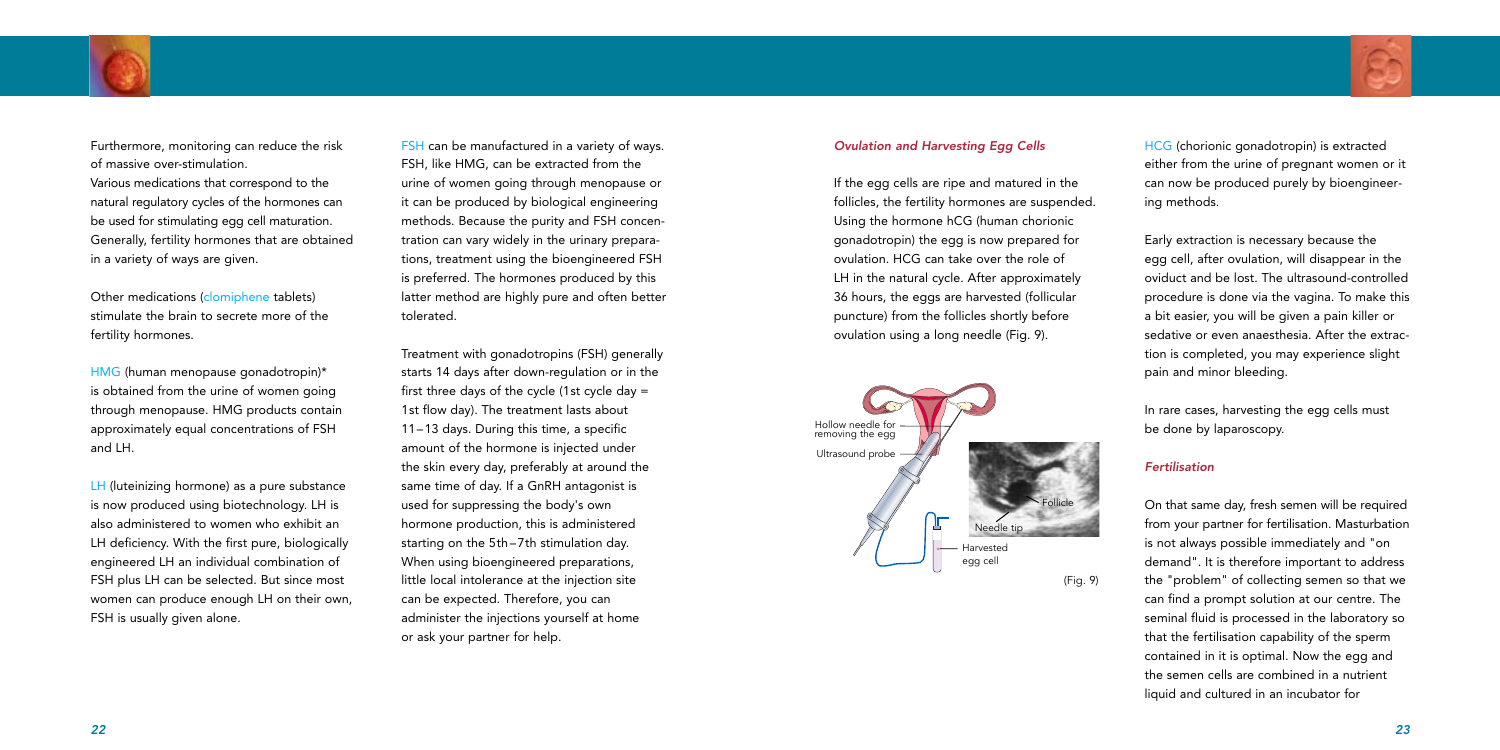good sense to assure the embryo's implantation by administration of certain hormones (progesterone, for instance) in the second half of the cycle. This is called luteal phase support\*.

### *Microinjection (ICSI = intracytoplasmic sperm injection)\**

If sperm motility and quantity are limited, another form of IVF can be done. Here, too, initially several eggs are harvested using hormonal stimulation and follicular puncture.

> In certain cases (where there is total blockage of the sperm ducts, for example), there is no sperm at all in the ejaculate. Nevertheless, it is still possible to harvest sperm directly from the testicles (TESE  $=$  testicular sperm extraction)\* or from the epididimys (MESA = micro-

Since the small number of motile sperm makes fertilisation in the test tube a bit iffy, another method must be selected. Under a special microscope a single sperm is sucked up into a fine hollow glass tube and injected directly into the egg cell (Fig. 10).

This micro-injection thus imitates the natural process of penetration of one semen cell into the egg cell. The fusion of the cell nucleus of the semen cell and the egg cell is not affected by the process. If fertilisation and cell division has taken place, the embryo, as in the IVF procedure, will be introduced into the uterus in five days.

### *Surgical Harvesting of Sperm*



24 hours. Then, a maximum of three fertilised eggs are further cultured and allowed to mature for another 24 hours in the incubator.

Any remaining fertilised egg cells – in which a fusion of genetic material has not yet occurred – can be frozen for subsequent cycles (cryopreservation)\*.

#### *Transplantation of the Embryos*

The transplantation of a maximum of three embryos into the uterine cavity is done using a thin, flexible plastic tube that is inserted into the uterine cavity through the vagina. The transfer is painless. The more embryos that are introduced into the uterus, the higher the risk of multiple pregnancy.

#### *Assisted Hatching\* of the Embryo*

Under certain conditions (for example, multiple unsuccessful embryo transplants), the attempt will be made to increase the chances of a pregnancy by making it easier for the embryo to slip out of the egg membrane. When this is done, immediately before the embryo is introduced into the uterus, a tiny opening is made in the external envelope of the embryo using a laser, for example. However, there is no scientific evidence to date that documents an improvement in the outlook for success using this method.

#### *Post-Treatment*

Approximately two weeks after transplantation of the embryo, the first pregnancy test is done.

At this point in time, however, it is too early to be able to tell which course the pregnancy will take. We do recommend that you and your body try to relax. Despite the nervous tension you should try to find peace and relaxation. You should, however, leave your daily (work) activities substantially unchanged. In order to be sure how the pregnancy will progress, we or your gynaecologist will perform a number of follow-up examinations. It often makes

*ICSI is used when the number of sperm is very low*



*The embryo is transferred into the uterine cavity using a thin, plastic tube*

### *Follow-up of the course of the pregnancy is important in the post-treatment phase*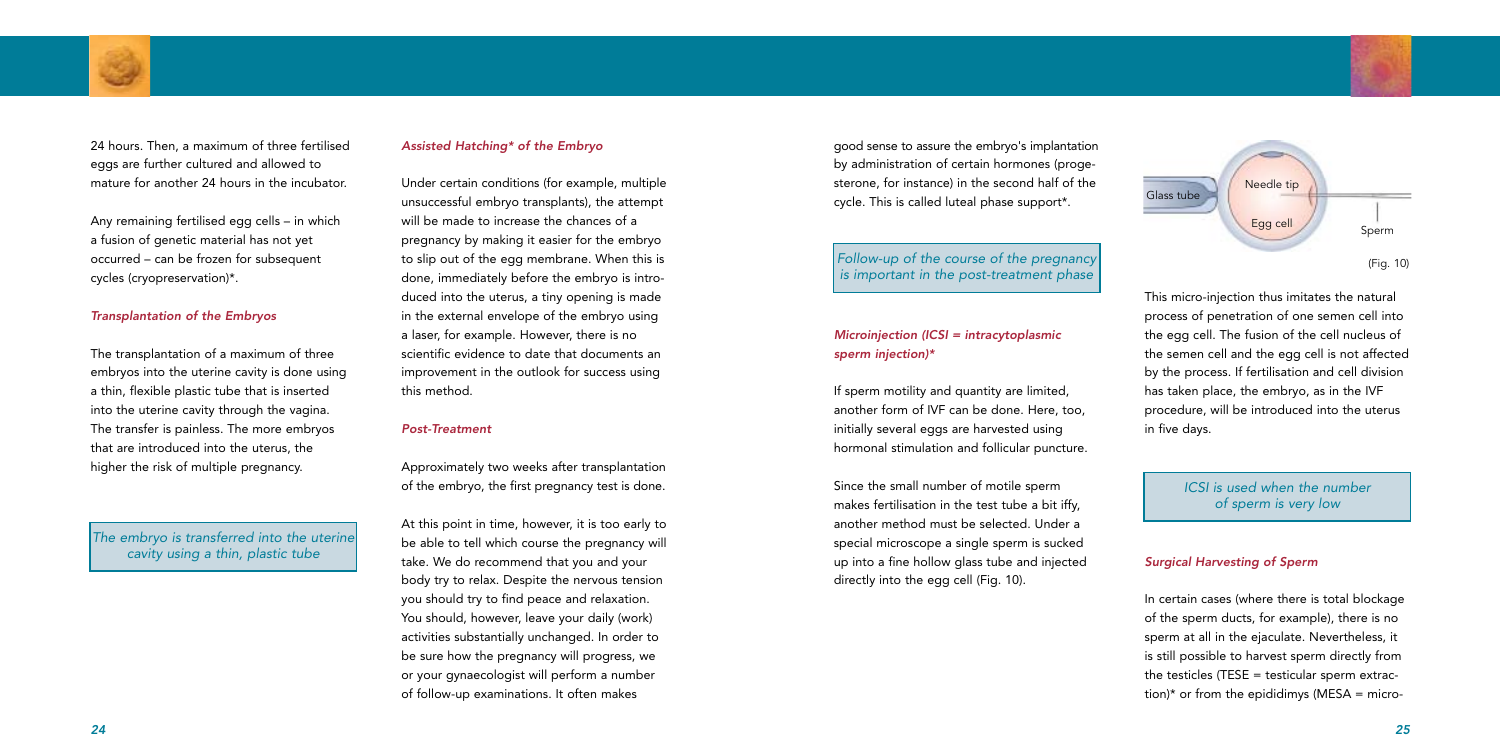



surgical epididymal sperm aspiration)\*. In this process, tissue samples that generally contain sperm are taken in a minor surgical procedure.

### *Freezing Egg Cells (Cryopreservation)*

When, in the context of IVF treatment, the sperm have penetrated more than three egg cells, but fusion of the genetic material has not yet occurred, it is possible to keep these egg cells (in the pro-nuclear stage)

for several years by freezing them. The advantage offered by this procedure is that hormonal stimulation and egg cell harvesting does not have to be repeated if pregnancy has not occurred in a treatment cycle. The procedure is proven and safe but does result in a low pregnancy rate. It is therefore important that you make clear to us in advance whether any supernumerary egg cells in the pro-nuclear phase should be frozen.

### The Steps in IVF Treatment – An Overview

| <b>Preparation Phase</b>                                                                                                                                                        | <b>Stimulation Phase</b>                                                                               | Ovulation,<br>Harvesting,<br><b>Transplantation</b>                                                                                                                                                                     | <b>Luteal Phase Support</b>                                                       |
|---------------------------------------------------------------------------------------------------------------------------------------------------------------------------------|--------------------------------------------------------------------------------------------------------|-------------------------------------------------------------------------------------------------------------------------------------------------------------------------------------------------------------------------|-----------------------------------------------------------------------------------|
| 1. If necessary, down regu-<br>lation of the body's own<br>production of fertility<br>hormones in order to<br>optimally adjust the<br>woman's cycle to<br>hormonal stimulation. | 2. Several egg cells are<br>brought to maturation in<br>the ovaries by hormonal<br>stimulation.        | 3. Ovulation is triggered.<br>4. Egg cell harvest.<br>5. Fertilisation of the egg<br>cell in the test tube.<br>6. Maturation of the<br>embryo in the incubator.<br>7. Transplantation of the<br>embryo into the uterus. | 8. Improvement of<br>implantation conditions<br>by administration of<br>hormones. |
| <b>Medications</b>                                                                                                                                                              | <b>Medications</b>                                                                                     | <b>Medications</b>                                                                                                                                                                                                      | <b>Medications</b>                                                                |
| GnRH agonists                                                                                                                                                                   | GnRH antagonists<br>or<br>HMG (urinary)<br>or<br>FSH (bioengineered)<br>or<br>FSH + LH (bioengineered) | HCG (urinary or bio-<br>engineered)                                                                                                                                                                                     | Progesterone, vaginal                                                             |

*By freezing egg cells in the pro-nuclear stage, treatment can be done more conservatively*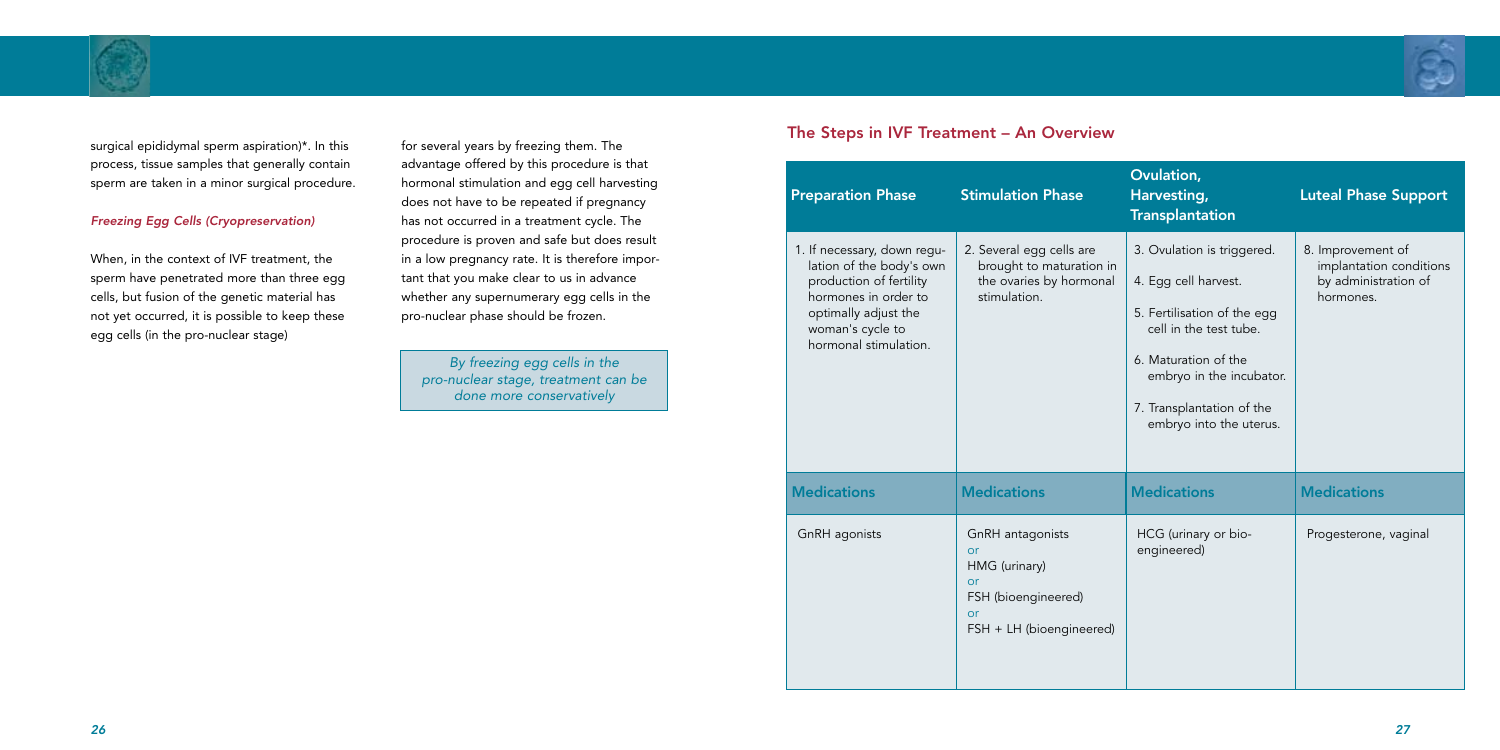

Many factors come into play to decide the success of the treatment procedures. Along with the nature and duration of the fertility disorder, the woman's age plays a dominant role. It is therefore impossible to give a number.

### Overview of the Success Rates of Treatment Options

As a whole, the treatment methods used today have approximately the same success rate per cycle as a natural pregnancy (about 25%), if they progress as planned.

If conditions are favourable, generally 60% of all affected couples can be helped by exhausting all treatment options.



### Over-Stimulation

We carefully monitor hormonal treatment because of the risk of over-stimulation. This means that the ovaries produce large numbers of over-sized follicles, which in turn secrete increased hormones. This over-functioning can result in nausea and fluid retention with accompanying pain in the abdomen. If you experience increasing body discomfort, you must notify us immediately. If the over-stimulation is too strong, treatment in the hospital may be necessary in rare cases. The risk of serious over-stimulation can be reduced to 1–2% through regular follow-ups. Your proactive co-operation is needed by faithfully keeping the appointments.

### Multiple Pregnancy

The production of a great many follicles during over-stimulation also means the risk of a multiple pregnancy (twins or triplets, for example). Therefore, sexual intercourse during over-stimulation is not recommended. As a rule, the chance of multiple pregnancy in IVF is increased (20–30%), because multiple embryos are generally (max. 3) implanted into the uterus in order to assure success. How

many egg cells are fertilised and implanted must be determined before the attempt.

### **Miscarriage**

In natural procreation, approximately 12–15% of pregnancies terminate in a miscarriage. In IVF the risk increases slightly, but this can be attributed predominantly to the older age of the patients.

## Surgical Complications

Complications are rare in the context of the surgical procedures used for IVF. When harvesting eggs, for example, infection or injury to organs can occur.

### Psychological Stress

The entire treatment is associated with examinations, appointments, and many expectations. All of this can result in psychological stress, which should be addressed often in discussions with your doctor.

*The chances of successful fertilitiy treatment approximate those of natural fertilisation*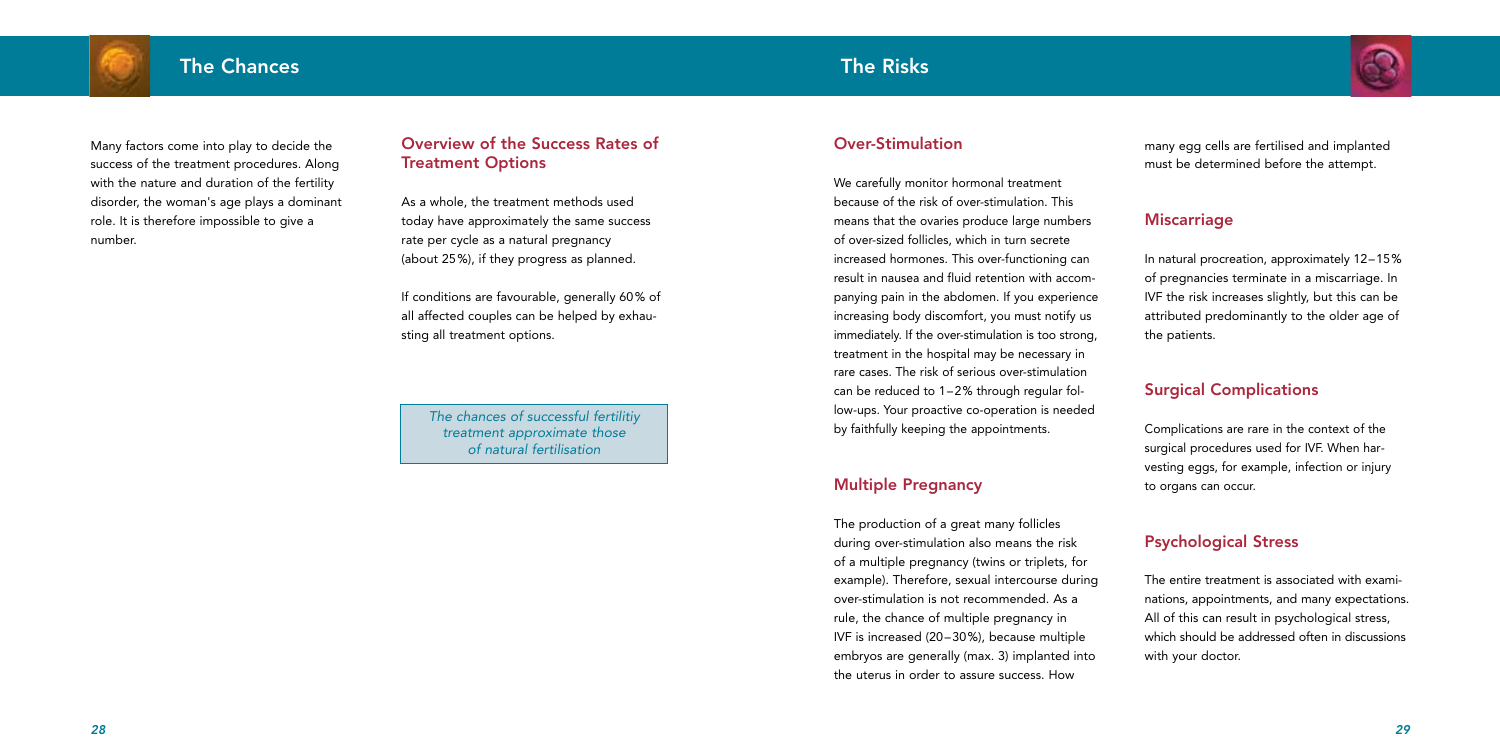

Since the birth of the first IVF baby in 1978 in England, the discussion concerning the legal framework still continues in Germany. Since January 1, 1991, the Embryo Protection Law has been in effect, which regulates the use of reproductive technologies and the handling of embryos. For example:

- The fertilised egg cell capable of development is considered to be an embryo from the time of fusion of the genetic material.
- Transfer of the partner's semen is allowed. Donor semen may be transferred only under certain statutory conditions.
- IVF and ICSI may be performed only by specially trained physicians.
- Cryopreservation of egg cells in the pronuclear stage (the semen cell has already penetrated the egg cell, but the genetic material has not yet fused together).



- The transfer of more than three embryos into the uterine cavity.
- Donor egg cells.
- **•** Surrogate mothers.
- Destructive\* experiments using embryos.

### *Prohibited :*

With respect to the statutory framework conditions, we assure you that we comply with the provisions of the law. We handle your egg cells and your semen cells very responsibly because each fertilised egg represents an embryo to us and consequently is a human life.

You should also be aware that your personal data are subject to the provisions of data protection laws. All personal information or data are treated as strictly confidential. Anonymously collected data are used only for statistical evaluations relevant to quality control.

### What Do Health Services Pay?

The costs of diagnosing fertility problems are generally covered by health services. In the case of the treatment procedures, however, there are different limitations depending on the method. Therefore, it makes sense to discuss this with your doctor early in the process so that you can better estimate the costs scenario.

*<sup>1</sup> Only for married couples.*

*<sup>2</sup> Insemination, IVF and ICSI only up to age 40 in the woman; thereafter, only exceptional cases.*

*<sup>3</sup> No regular benefits after sterilisation.*

*<sup>4</sup> If after two IVF or ICSI attempts there is no fertilisation of the egg cell (in the test tube), the health service will not approve another attempt because there is no expectation of success. Exceptions must be approved in advance by the health service.*

*<sup>5</sup> If no pregnancy occurs after the fourth treatment, your physician must justify to the satisfaction of the health service why treatment should be continued.*

*Because the framework of costs coverage can change, you should ask your doctor about the current situation*

| <b>The Provisions in Detail</b>              |                                                                    |  |
|----------------------------------------------|--------------------------------------------------------------------|--|
| <b>Treatment Method</b>                      | <b>Paid by the Statutory</b><br><b>Health Services<sup>2</sup></b> |  |
| Stimulation:<br>Without insemination         | No limit                                                           |  |
| Insemination <sup><math>1, 2</math></sup> :  |                                                                    |  |
| In the spontaneous<br>cycle or with "timing" | 8 cycles                                                           |  |
| In the stimulation cycle<br>(gonadotropin)   | 6 cycles                                                           |  |
| IVF and / or $ CSI^{1, 2, 3, 4, 5}$ .        | 4 cycles                                                           |  |

**Version : July 2002**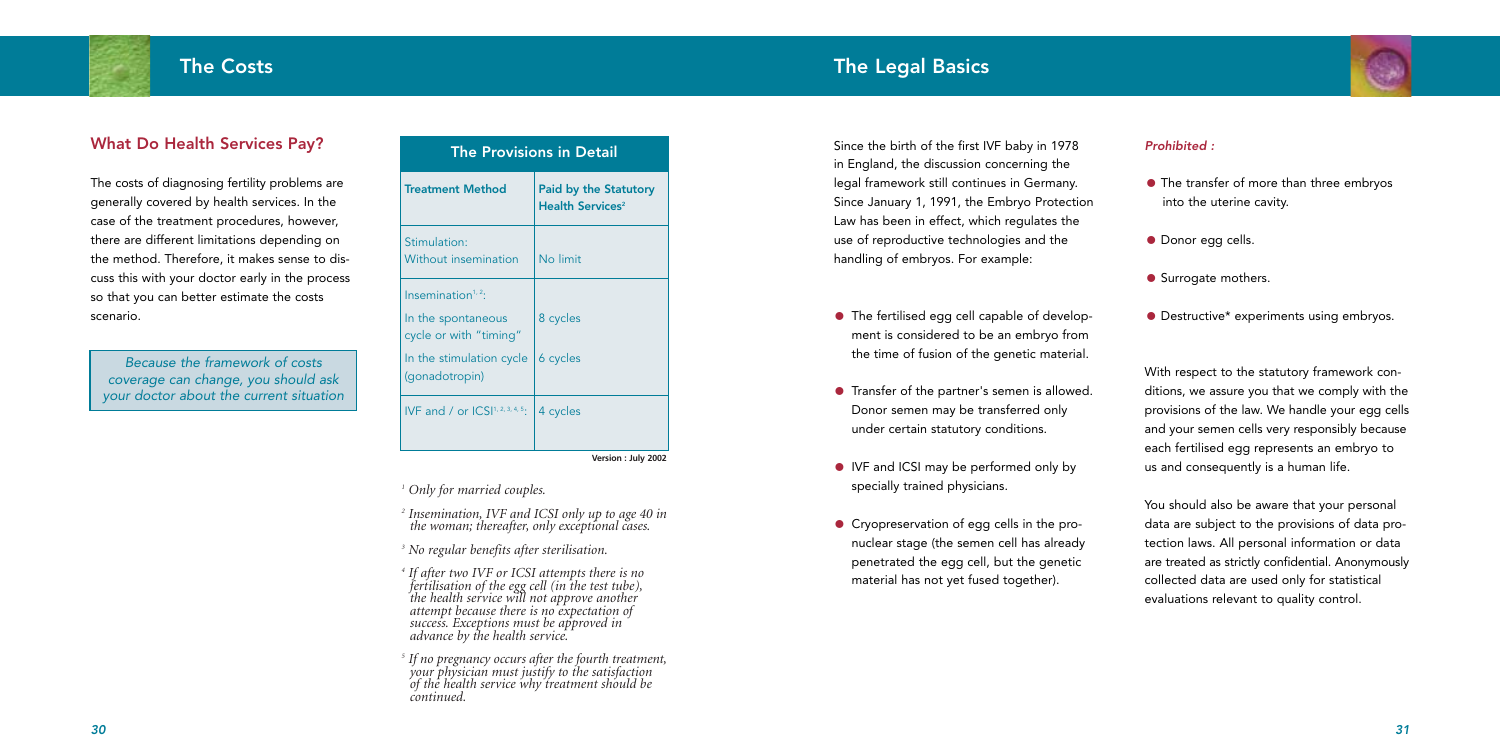

#### *How often can IVF treatment be done?*

*How long does the treatment last?*

*Who assumes the costs of IVF treatment?*

*Can the child suffer any injury in its development due to IVF treatment?*

*Can I get cancer from hormonal therapy?*



There is no general rule. If pregnancy occurs, this will happen generally in the first four treatment cycles.

According to the woman's cycle, 4 weeks. Between cycles, a break of 1 to 3 months is recommended.

The health services pay for 4 IVF treatment cycles. Additional treatments are paid in exceptional cases upon adequate justification.

According to current information, children who were produced using IVF do not have an increased incidence of disorders (malformations, for example). In children who have been produced using ICSI, this rate can be slightly increased.

According to current information, there is no risk of cancer because of hormonal therapy.

If you decide to undergo treatment, you may need to have people around you with whom you can talk. This is even more important if you need to convince yourself that you are doing the right thing by your decision.

During treatment, and particularly if a cycle is unsuccessful, you need the support of people you trust to help you get past the disappointment. Along with the medical and psychological care that we can gladly provide, we do highly recommend contacting a self-help group. In such a group, you can exchange experiences and concerns with people in a similar situation.

The association of self-help groups for infertility issues – Wunschkind e.V. – will be happy to provide you with the address of a self-help group near you.

### Information on the Internet

*www.fertinet.de www.repromed.de www.wunschkind.de*

### Useful Addresses

Wunschkind e.V. Association of Self-Help Groups for Infertility Issues Fehrbelliner Straße 92 D-10119 Berlin Tel.: 0049 (0)180 - 5002166 Fax: 0049 (0)30 - 69040838 Hotline: Tuesdays from 19:00 to 21:00 Email: wunschkind@directbox.com

National Association of Reproductive Medicine Centers Germany e.V. Dudweilerstrasse 58 D-66111 Saarbrücken Tel.: 0049 (0)681 - 373551 Fax: 0049 (0)681 - 373539 Email: brz@repromed.de

Pro Familia-NATIONAL ASSOCATION Stresemannallee 3 D-60596 Frankfurt Tel.: 0049 (0)69 - 639002 Fax: 0049 (0)69 - 639852 Email: info@profamilia.de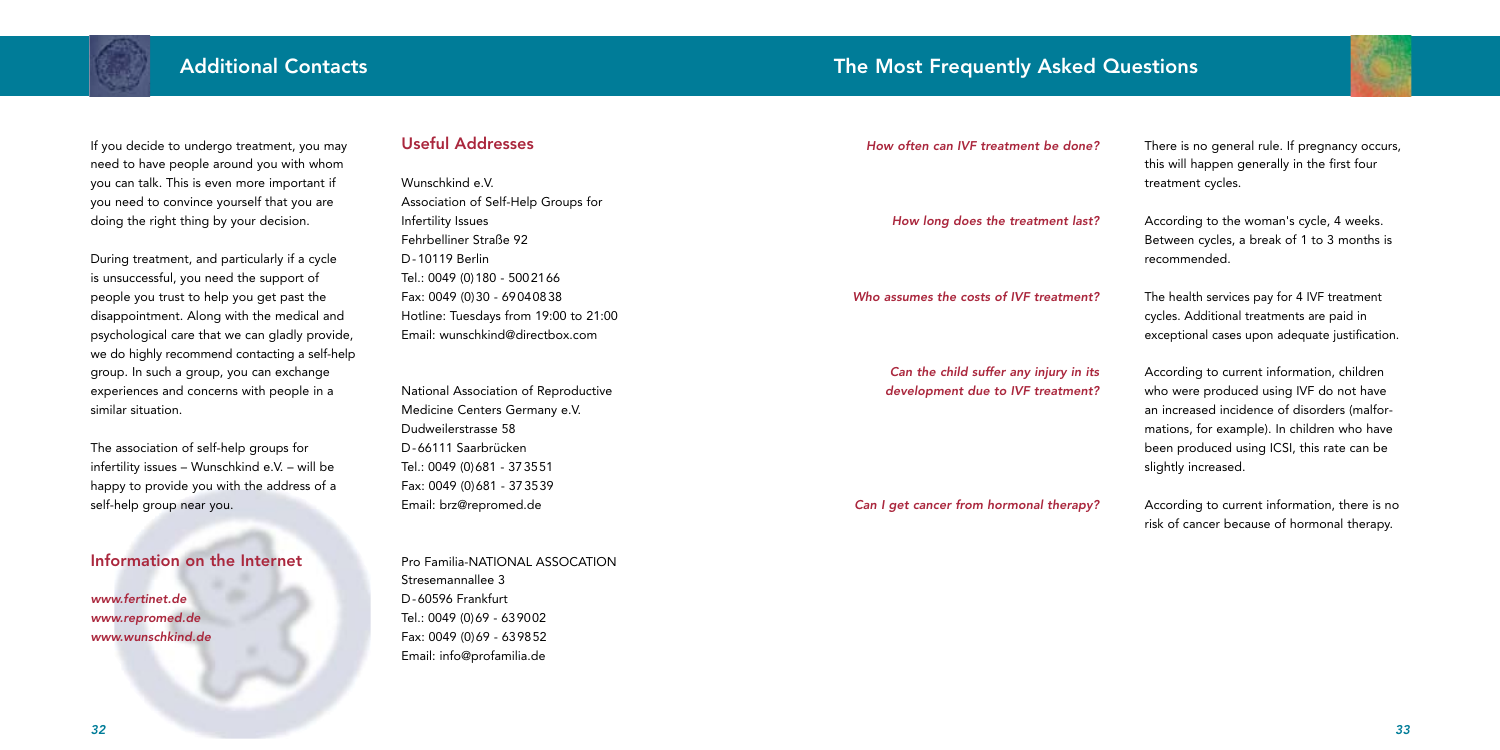## Technical Terms – Quick Guide



#### *Androgens*

Male hormones.

### *Assisted hatching*

Tearing the external envelope of the embryo, for example using a laser, in order to facilitate the embryo's implantation in the mucosal membranes of the uterus.

#### *Cryopreservation*

Greek word: kryo = cool, frosty. Egg cells in the pro-nuclear stage can be deep frozen by cryopreservation.

#### *Down-regulation*

A reduction of the body's own production of hormones by using medicines.

### *Egg cell transfer*

Transfer of an egg cell into the uterus after fertilisation outside of the body.

### *Embryo*

Once the genetic material merges, we refer to an embryo. From the 13th week of pregnancy, the developing child is referred to as a foetus (also fetus).



### *Endometriosis*

A word compounded from the Greek: endo = inside, metra = uterus. A frequent cause of infertility. In endometriosis, tissue from the uterine mucosa migrates outside of the uterus and can cause scarring there.

### *Follicle*

A fluid-filled egg capsule, in which the egg cells are found. The follicles mature in the ovaries.

### *Follicle puncture*

Puncture of the follicle using a very fine needle in order to harvest an egg cell.

### *FSH*

Follicle stimulating hormone that promotes growth and development of the egg cells.

### *GnRH*

Gonadotropin releasing hormone. Greek-English compound word: gonos = procreation, trop = effect. Hormone that causes the release of LH and FSH.

### *GnRH agonist*

A medicine for inhibiting the release of LH and FSH (after initial release of these hormones).

### *Can I become infected by the treatment?*

### *How are bioengineered hormones produced?*

When manufacturing the hormones, various procedures are done that are prescribed by law, so that a high degree of purity can be guaranteed. This process kills all known germs and removes them. Thus, in the case of urine products, a risk of infection can be by and large excluded and is not possible in the case of bioengineered products.

In the manufacturing process, special cell lines are raised in a culture medium and produce hormones of uniformly high purity and quality.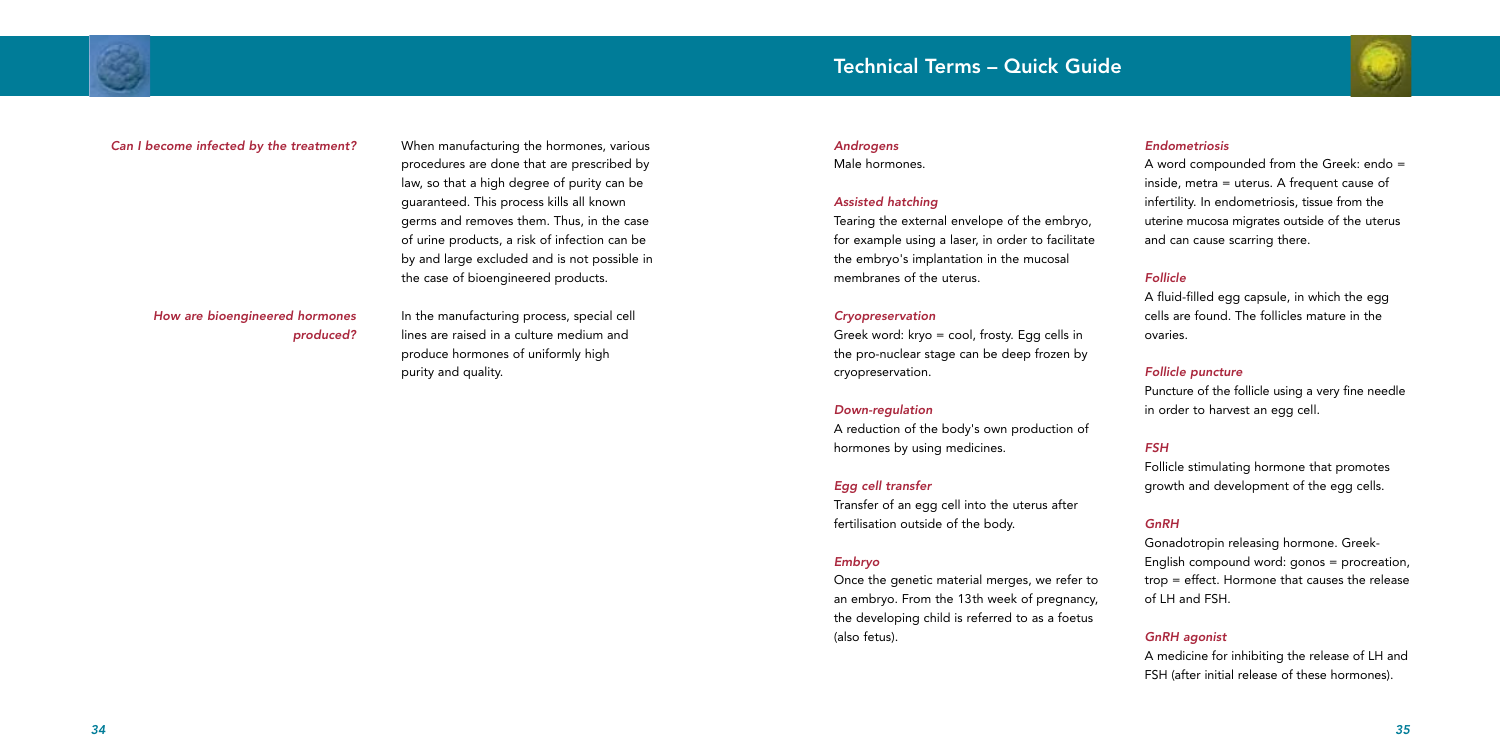#### *Measles*

An infectious disease caused by the rotavirus. A measles infection during pregnancy can cause serious defects in the child.

#### *Myoma*

A benign tumour in the uterus that consists of muscle tissue. Myomas can often be the cause of persistent infertility or miscarriages.

#### *Oestrogen*

A Latin compound word: oestrus = readiness to copulate, gen = produce. Oestrogen is a female sex hormone that is produced in the ovaries and serves in building up the uterine mucosa.

#### *Out-patient*

Not involving admission to hospital (in contrast with inpatient treatment).

#### *Ovaries*

Twin, plum-sized female organs in which the egg cells capable of being fertilised are produced. The ovaries produce the hormones oestrogen and gestagen (gestatio = pregnancy, gen = producing).

A Latin compound word:  $pro = for$ , gestatio = pregnancy. Progesterone is produced by the corpus luteum. Progesterone prepares the uterine mucosa for implantation of the embryo.

### *Oviducts (fallopian tubes)*

Funnel-shaped "conveyor belt" through which the semen cells are guided to the egg and the egg travels to the uterine cavity.

### *Ovulation*

The egg cell leaves the ovary and passes into the oviduct.

### Placenta

The placenta provides the developing child with nutrients. After birth, the placenta detaches from the uterine wall and is expelled as the afterbirth.

### *Polycystic ovary (PCO)*

Derived from the Greek kystis = capsule and poly = numerous. An ovary with numerous small cysts.

Latin compound word:  $\text{intra} = \text{in}$ ,  $\text{into}$ ,  $\text{cyto}$ plasm = cell contents, spermium = male semen cell. A method of artificial insemination in which a single sperm is injected into an egg cell using a thin, hollow needle.

#### *Progesterone*

Latin compound word: in vitro  $=$  in glass. IVF means fertilisation outside of the body.



#### *GnRH antagonist*

Greek word root (anti = against). Medicines that prevent the release of the fertility hormones LH and FSH.

#### *HIV infection*

The infection caused by the AIDS virus.

#### *Hormone*

The body's own messengers between various organs.

### *Human chorionic gonadotropin (HCG)*

Latin compound word: human, chorion = egg skin, gonad = sex glands, trop = effect. A pregnancy hormone that is used as a medicine for triggering ovulation. HCG is extracted from the urine of pregnant women or is manufactured using bioengineering.

### *Human menopausal gonadotropin (HMG)*

Latin compound word: human, menopause = end of menstruation. HMG is extracted from the urine of women going through menopause. HMG is used for stimulating the ovaries.

#### *Intracytoplasmic sperm injection (ICSI)*

### Intrauterine insemination (IUI)

Insemination is the transfer of semen into the vagina or uterus using technical methods. In IUI, the semen is placed in the uterus as close as possible to the egg.

### *In vitro fertilisation (IVF)*

### *Luteal phase support*

The luteal phase is the time during which the body produces progesterone. A support of the luteal phase is required if the woman produces too little progesterone.

*Luteinizing hormone (LH)* A hormone that triggers ovulation.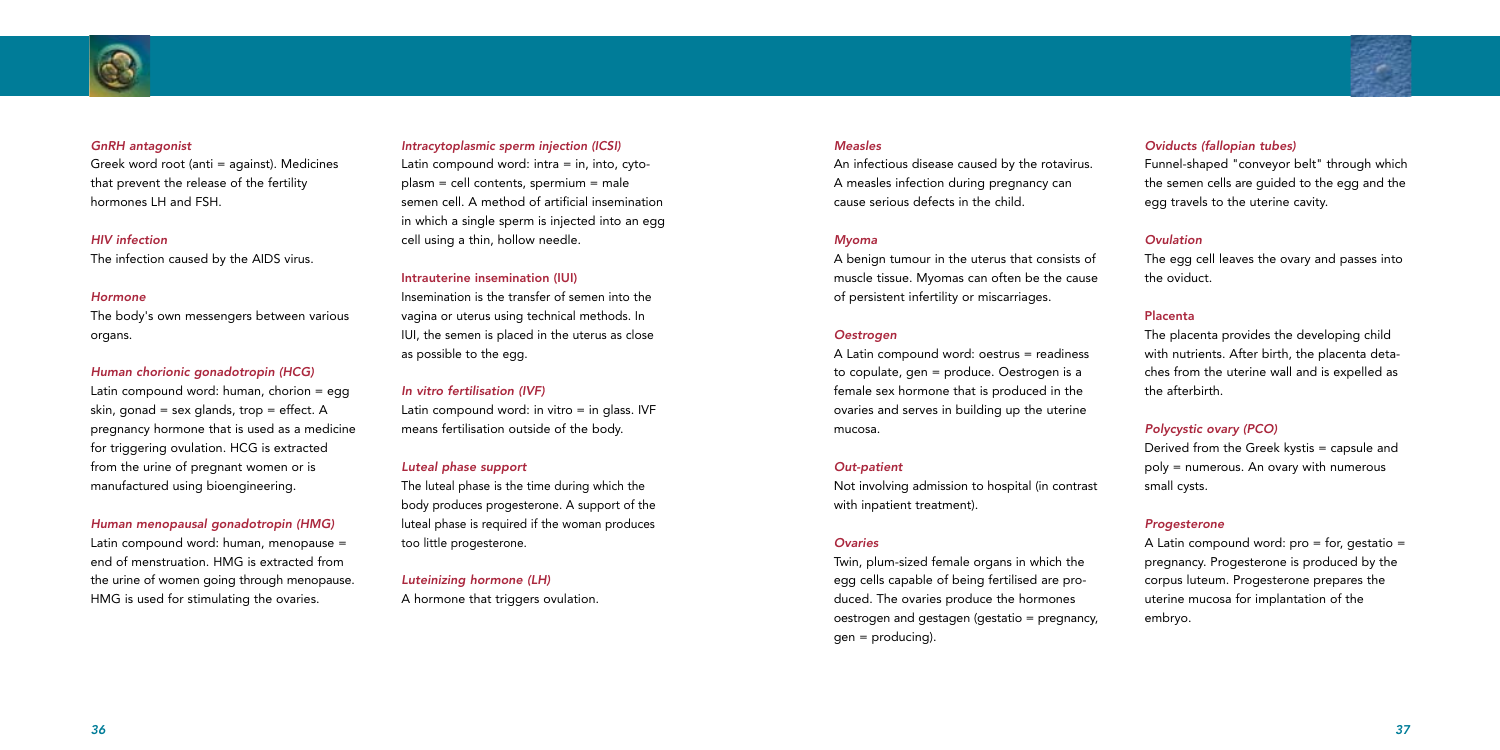

#### *Prolactin*

A Latin compound word: lactis = milk. A hormone produced in the brain. Prolactin brings about lactation.

#### *Prostate*

A chestnut-sized gland in men that is located under the urinary bladder. The prostate secretes material into the seminal fluid that supports the motility of the sperm.

### *Sterilisation*

Tying of the sperm ducts in the man or the oviducts in the woman in order to produce infertility.

### *Sterility*

If no pregnancy occurs with regular sexual intercourse over the course of one year, physicians assume sterility (infertility). This is not necessarily final.

### *TESE / MESA*

If there are no sperm at all in the ejaculate, it is possible to extract sperm directly from the testicles (TESE = testicular sperm extraction) or from the epididimys (MESA = microsurgical epididymal sperm aspiration).

# Questions that have not yet been answered: *Thyroid stimulating hormone (TSH)*



A hormone that stimulates the thyroid gland (glandula thyreoidea).

*Tubal pregnancy (extrauterine pregnancy)* Implantation of the embryo in one of the oviducts instead of in the uterine cavity.

### *Uterine mucosa (endometrium)*

A richly vascular mucus membrane that is formed periodically by the uterus. The embryo implants itself in the uterine mucosa.

#### *Uterus*

A pear-shaped organ in which the baby develops. The uterus consists of the cervix of the uterus, the uterine neck, and the uterine cavity. The two oviducts open into the uterus.

### *Yellow body (corpus luteum)*

The remnant of the follicle after ovulation, which takes on a yellowish colour after transformation; hence, yellow body.